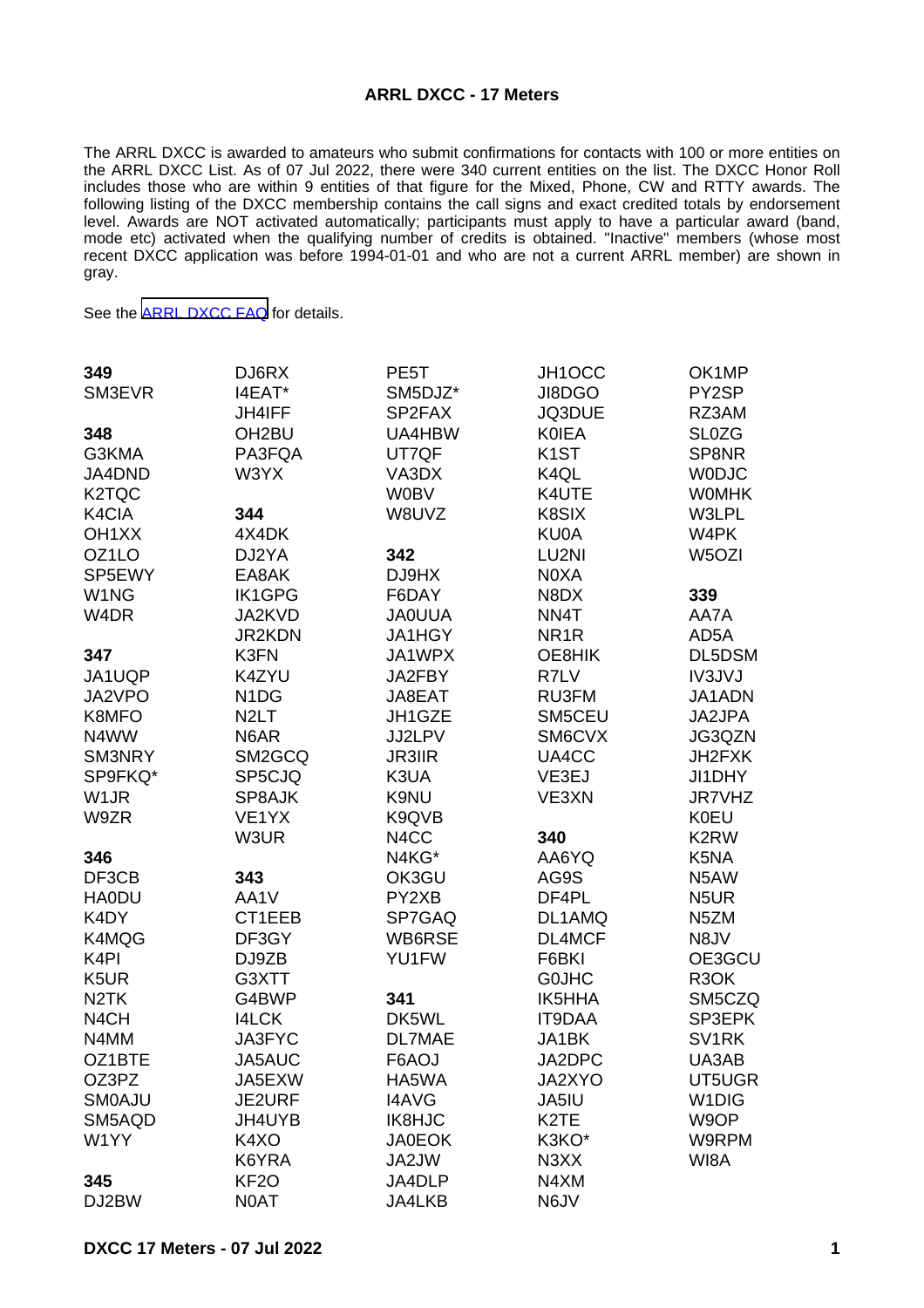| 338                            | W4DKS              | JA5WIZ                        | YO9HP               | W2IRT                                              |
|--------------------------------|--------------------|-------------------------------|---------------------|----------------------------------------------------|
| DJ8NK                          | W7MO               | <b>JS2LHI</b>                 | <b>YV1DIG</b>       | YO3APJ                                             |
| <b>I2XIP</b>                   | W8DCH              | K <sub>4</sub> C <sub>N</sub> |                     |                                                    |
| IK6DLK                         | W9MU               | K4IQJ                         | 333                 | 331                                                |
| JA1BOQ                         | W9OL               | K6FG                          | 5B4MF               | 9H1SP                                              |
| JA1EOD                         | WD5COV             | K6TA                          | AA5AU               | DL4CF                                              |
| <b>JA7MSQ</b>                  | WJ4T*              | K6YUI                         | AB4IQ               | <b>HB0CC</b>                                       |
| JE1SYN                         | YU3AA              | K7NN                          | AD6W                | HB9DDO                                             |
| JF1KKV                         |                    | K8ZTT                         | DK9KX               | JA3AZD                                             |
| K2PLF*                         | 336                | K9EU                          | EA5BM               | JA5MHD                                             |
| <b>KF0QR</b>                   | AA1ON              | K9IR                          | EA5BY               | JA8LRG                                             |
| LA2PA                          | DF2RG              | N5ORT                         | EY8MM               | <b>JA9TWN</b>                                      |
| N <sub>4</sub> D <sub>B</sub>  | G4PWA              | N <sub>5</sub> TY             | <b>GM0GAV</b>       | <b>JJ3PRT</b>                                      |
| N4NX                           | GM3YTS             | NI6T                          | HB9AMO              | K <sub>1</sub> BD                                  |
| OE6IMD                         | <b>HL3IUA</b>      | PY2YP                         | <b>IK4DRY</b>       | K1HTV                                              |
| R4GM                           | <b>I4MKN</b>       | R3VA                          | IZ5EKV              | K8PT                                               |
| SM3VAC                         | JA3EMU             | SM5KNV                        | JA1XEC              | KQ8M                                               |
| SM6CCO                         | <b>JA7KY</b>       | SP6M                          | <b>JA4FKX</b>       | N7RO                                               |
| SM6DHU                         | <b>JA9APS</b>      | W <sub>1</sub> GL             | <b>JI4POR</b>       | N8KOL                                              |
| UY5ZZ                          | JF1WPB             | W5BPT                         | N4JF                | OZ1AXG                                             |
| W <sub>2</sub> YC              | <b>JH0INP</b>      | W7OM                          | PA5TT               | W4UM                                               |
| W5FKX                          | <b>JS3CTQ</b>      | YO7LCB                        | PY4OY               | W5TCX                                              |
| W8GC                           | <b>K0CA</b>        |                               | RA3CQ               | W6SR                                               |
| W9IXX                          | K <sub>2</sub> FF  | 334                           | RA7A                |                                                    |
| WA1JMP                         | K4MWB              | CT1APE                        | SM3NXS              | 330                                                |
| WK3N                           | K4XP               | CT <sub>1</sub> BH            | SM4DDE              | AA4V                                               |
|                                | K6AM               | CT1IUA                        | SM6CMU              | DK2JX                                              |
| 337                            | K7ZA               | EA2IA                         | SP <sub>5</sub> DIR | DL <sub>2</sub> OE                                 |
| AA1QD                          | KD5M               | EU7A                          | SV <sub>1</sub> DPI | DL6KR                                              |
| AD <sub>1</sub> C              | N <sub>2</sub> BJ  | G4OBK                         | SV1FJA              | G3NDC                                              |
| HB9BGV                         | N4AH               | <b>I5HOR</b>                  | <b>UR0MC</b>        | HB9RG                                              |
| <b>HB9BIN</b>                  | N4JJ*              | I5NPH                         | UX1UA               | <b>IK2QPR</b>                                      |
| <b>IK4BHO</b>                  | N8DJX              | IK5PWQ                        | W5WT                | <b>IK2YCW</b>                                      |
| JA1ANR                         | N9IW               | JA3GN                         | W6XA                | <b>IK4DRR</b>                                      |
| JA1VLK                         | NI <sub>0</sub> G  | <b>JA7IC</b>                  | W8OI                | JE1LFX                                             |
| JA5AQC                         | OH2BLD             | JH4ADV                        | WA5VGI              | JH8RZJ                                             |
| JA8RJE                         | ON4IQ              | <b>JJ3HGJ</b>                 |                     | <b>JI2KXK</b>                                      |
| JF3KON                         | PY5HOT             | JQ6RUP                        | 332                 | JR1DUP                                             |
| <b>JH1TWT</b>                  | UA6A               | JR1BLX                        | EA3GP               | JR2LJO                                             |
| <b>JR9LKE</b>                  | VE <sub>1</sub> DX | <b>K0DEQ</b>                  | <b>I4EWH</b>        | <b>KC9ARR</b>                                      |
| K <sub>1</sub> OA              | VE3EXY<br>VE3FF    | K <sub>1</sub> HT             | <b>JA0GJJ</b>       | N <sub>5</sub> OK<br>N <sub>5</sub> X <sub>Z</sub> |
| K <sub>2</sub> VV<br>K4HGX     | W5XX               | K4HB<br>KE9L                  | JA2BDR<br>JA2CXF    | N8BM                                               |
| K5KC                           | WB4TDH             | KV7K                          | JA2FJP              | NU8Z                                               |
| K <sub>5</sub> RK              | WB9Z               | N3NT                          | JA6BZI              | OE1ZL                                              |
| KW9A                           |                    | OE1AZS                        | JA8EJO              | OE2LCM                                             |
| N4PQX                          | 335                | PY2BW                         | JE1GWO              | UA4LY                                              |
| N7RT                           | AB6QM              | PY5EG                         | <b>JE2LUN</b>       | <b>WOYG</b>                                        |
| NO <sub>8</sub> D              | EA5RM              | SM4DHF                        | JH3VNC              | W7AL                                               |
| ON <sub>4</sub> C <sub>D</sub> | EI7BA              | <b>SP6CIK</b>                 | K3WA                |                                                    |
| ON4IZ                          | F6EXV              | SP7VC                         | K9CT                | 329                                                |
| OZ <sub>1</sub> CTK            | G3TXF              | W1SKU                         | NJ6P                | DJ4AX                                              |
| R7DX                           | GM3POI             | W <sub>2</sub> LO             | OE8RT               | DK1FW                                              |
| <b>S58T</b>                    | <b>I2EOW</b>       | W3GH*                         | <b>ON4AOI</b>       | <b>DL1KUR</b>                                      |
| SM4EMO                         | <b>I6FLD</b>       | W5ZN                          | UA3DPM              | F <sub>3</sub> SG                                  |
| SP3E                           | JA1SJV             | W6RLL                         | UT7UJ               | I2MQP*                                             |
| UA3AP                          | <b>JA3PIS</b>      | WT8C                          | W1ECT               | IK4GME                                             |
|                                |                    |                               |                     |                                                    |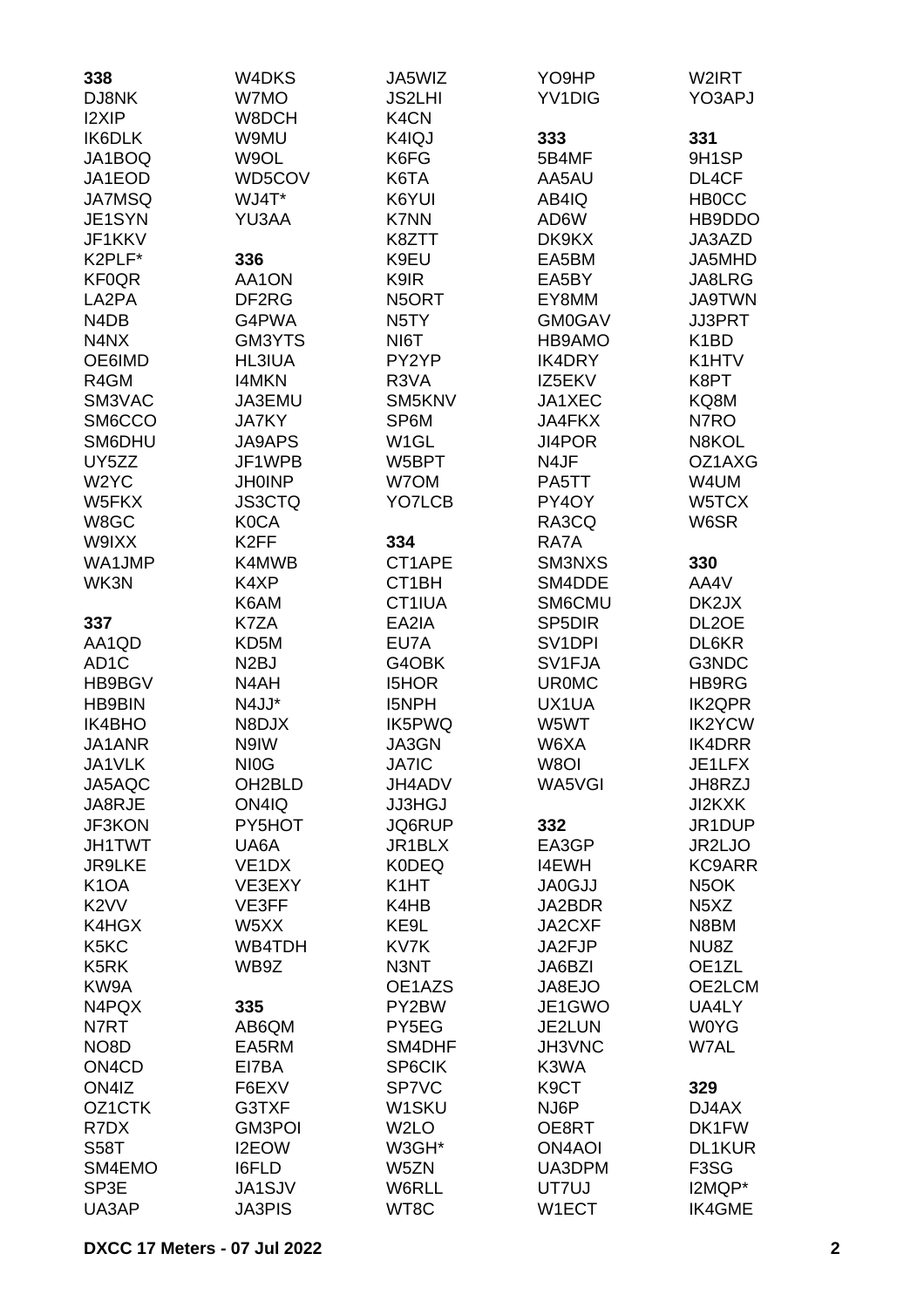| JF7XKY                        | K <sub>1</sub> AR              | W1TSP             | 322                           | <b>NDON</b>        |
|-------------------------------|--------------------------------|-------------------|-------------------------------|--------------------|
| JL1UXH                        | K <sub>2</sub> SH <sub>Z</sub> | W4BP              | AA4HP                         | SM5ARL             |
| <b>JN7FAH</b>                 | K5DU                           |                   | AB9V                          | SV3DCX             |
|                               |                                |                   |                               |                    |
| JR3GWZ                        | K6KLY                          | 324               | DL1DUO                        | W3GQ               |
| JR3OEH                        | K7ZV                           | 5B4AHJ            | G5LP                          | W9JA               |
| K <sub>2</sub> UU             | K8YTO                          | CT4NH             | <b>I3BUI</b>                  |                    |
| K5BG                          | KZ4V                           | DL2CHN            | IZ2AMW                        | 320                |
| K5EK                          | N1IBM                          | FK8CP             | <b>JA2IVK</b>                 | F9XL               |
| K8QM                          | N8RR                           | JA2ZL             | JA4MRL                        | HB9SLO             |
| KA9CFD                        | PA3EWP                         | <b>JA7FWR</b>     | <b>JA9CWJ</b>                 | <b>IV3KVC</b>      |
| N <sub>1</sub> N <sub>K</sub> | <b>R0FA</b>                    | JA8BAR            | K4SE                          | JA1SYY             |
| N <sub>4</sub> Q <sub>S</sub> | R <sub>5</sub> AJ              | JM1HJG            | K6PJ                          | JA2JNA             |
| OE3EVA                        | R9FM                           | K8TL              | K8VFV                         | JA2VQF             |
|                               |                                |                   |                               |                    |
| OE6MDF                        | <b>RMOF</b>                    | KE9ET             | K9MBQ                         | JL1XMN             |
| RV3LO                         | SP3CGK                         | LA5HE             | <b>KB0EO</b>                  | JR1BAS             |
| W6XK                          | <b>SP7ITB</b>                  | N8PW              | N9RS                          | KX4R               |
| WA6F                          | UA3AGW                         | NS <sub>6</sub> C | OZ4O                          | LA2QM              |
| WA8WV                         | UA6MF                          | OE1WEU            | R7FK*                         | NN4SS              |
| <b>WB9CIF</b>                 | UT9FJ                          | PY2XU             | R7NW                          | NT0V*              |
| WX4G                          | W2LK                           | <b>SMOCCM</b>     | RW4NN                         | RU3QR              |
|                               | W7AO                           | SP1MGM            | SM5JE*                        | RX3AGD             |
| 328                           | W7CT                           | SV <sub>1JG</sub> | SM6CUK                        | US5WE              |
| AE5E                          |                                | W3NO              | SP6HEQ                        | W4QN               |
|                               |                                |                   |                               |                    |
| <b>DL6CNG</b>                 | 326                            | W5LT              | SP7HOV                        | WK7E               |
| F <sub>2</sub> JD             | EA3GHZ                         | WB9EEE            | SV2DGH                        | ZL4TT              |
| F5PAC                         | G3LZQ                          | <b>YS1RR</b>      | VE7IG*                        | ZS6EZ              |
| <b>GOBLB</b>                  | <b>IK8YTA</b>                  |                   | W1YM                          |                    |
| G4CCZ                         | JA8BNP                         | 323               | W3KX                          | 319                |
| <b>IOWDX</b>                  | JE7JDL                         | AA8OY             | W6TC                          | AF9H               |
| <b>IZOAEG</b>                 | <b>JH1IFS</b>                  | DL7BA             | W9RN                          | EA6SX              |
| JA2AH                         | LA5IIA                         | EA6NB             | WD4LBR                        | EW <sub>2</sub> A  |
| JA4ITW                        | LA7AFA                         | EA7TV             | ZL1BYZ                        | <b>IKOPEA</b>      |
| JF1LZQ                        | LU3CQ                          | <b>GM0AXY</b>     |                               | JA2EPW             |
| <b>JH3SIF</b>                 | PY5EW                          | <b>IK4MSV</b>     | 321                           | JA7LMZ             |
|                               |                                |                   |                               |                    |
| K0GY                          | SM6BZV                         | JA1IZZ            | AA4SC                         | JF8QNF             |
| K <sub>1</sub> LD             | SP <sub>1</sub> S              | JE1DXC            | CT1DKS                        | <b>JG3SKK</b>      |
| K3PA                          | SV8CS                          | JH3CUL            | <b>HA7TM</b>                  | K4EM               |
| K4UEE                         | VA5DX                          | <b>JO7WXN</b>     | <b>IK4ADE</b>                 | K5WAF              |
| K5AQ                          | <b>W9ILY</b>                   | JP1NWZ            | IZ8EJB                        | K7EG               |
| K8OM                          | ZL3JT                          | K8EUR             | JA1KQX                        | K8AJS              |
| KC6AWX*                       |                                | K8GG              | JA1NWD                        | K9MM               |
| N7US                          | 325                            | K9US              | <b>JA7BWT</b>                 | KG7H               |
| VE2TZT                        | DJ4XA                          | KB1JZU            | JF2UPM                        | <b>KN5O</b>        |
| W3LL                          | EA8AKN                         | <b>MD0CCE</b>     | <b>JG3LGD</b>                 | KS <sub>1</sub> J  |
| W4UW                          | F5CQ                           | NK1K              | <b>JH1SJN</b>                 | N <sub>2</sub> LM  |
| WA2VYA                        | G3SVD                          | NY0V              | K <sub>2</sub> UO             | N9AU               |
|                               |                                |                   |                               |                    |
| YO <sub>5</sub> BRZ           | HK3W                           | RL3FA             | K5ZK                          | NE <sub>1</sub> B  |
|                               | <b>JA7JWF</b>                  | RW3RN             | K8FL                          | PA3CSR             |
| 327                           | JF1PUW                         | SP1JRF            | KG8P                          | R9TO               |
| A45XR                         | JH1NYM                         | UA0BA             | <b>KK0M</b>                   | RA3QK              |
| AA5AT                         | <b>JL1RUC</b>                  | W1LW              | KM4H                          | W5XC               |
| AI9L                          | <b>JN3SAC</b>                  | W <sub>2Q</sub> O | KP <sub>2</sub> A             | W6BJH              |
| DK5AD                         | <b>K0JUH</b>                   | W8HW              | KT1J                          | WD9DZV             |
| DL5WW                         | K <sub>2</sub> L <sub>S</sub>  | WA4FFW            | LA8PT                         | WT4Q               |
| <b>GODQS</b>                  | K7WP                           | YB5QZ             | N <sub>4</sub> II             | YO <sub>2</sub> RR |
| JA1GRM                        | K8AC                           |                   | N <sub>5</sub> D <sub>G</sub> |                    |
| JH1HHC                        | <b>UX0FF</b>                   |                   | N9FN                          |                    |
|                               |                                |                   |                               |                    |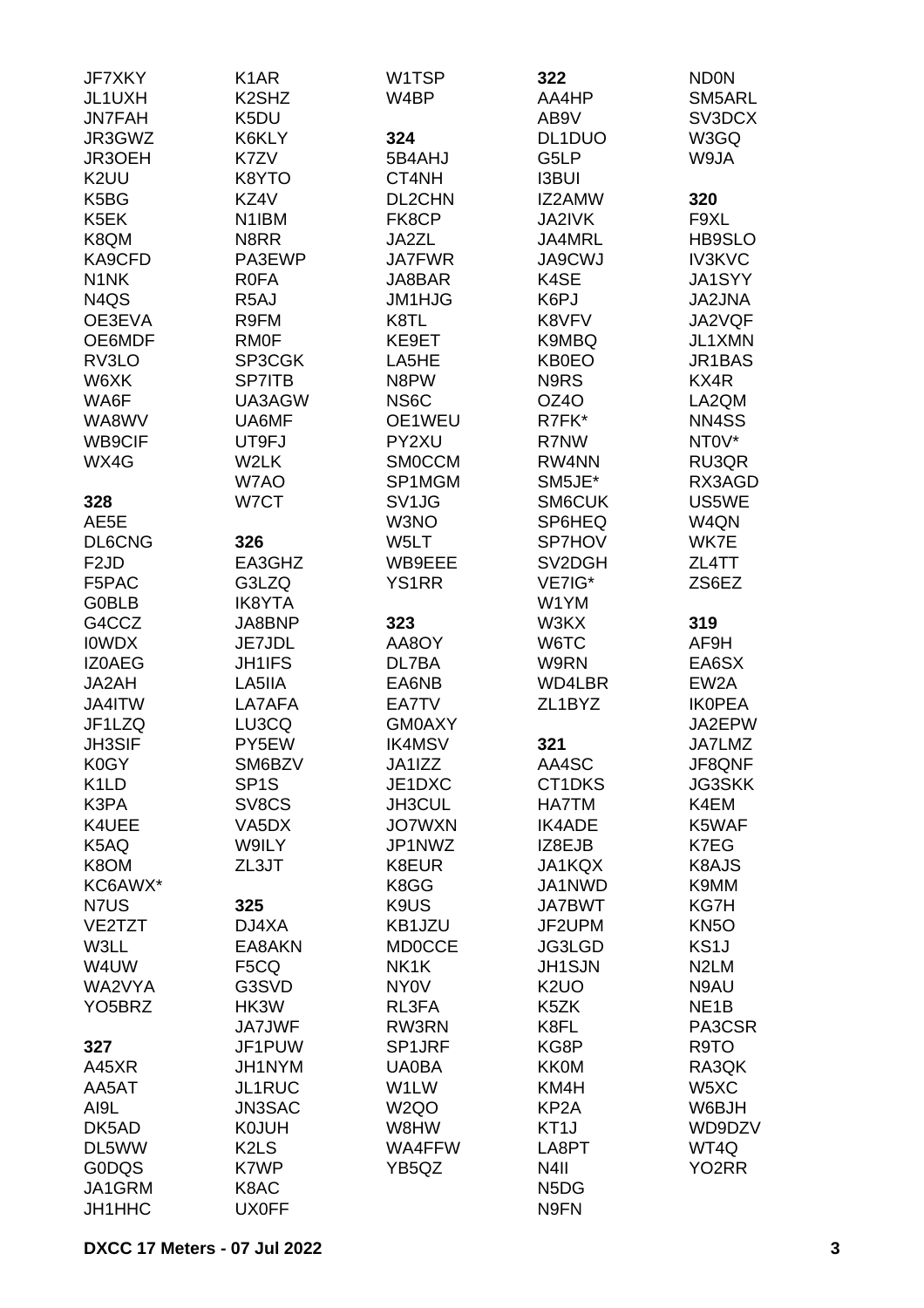| 318<br>AC0A                     | <b>JA0CRI</b><br>JA6TMU | K <sub>1</sub> RO<br>K3WW     | 311<br>AJ6T                   | W3RJW<br>W4HG       |
|---------------------------------|-------------------------|-------------------------------|-------------------------------|---------------------|
| DJ9ON                           | JA6WJL                  | K5MC                          | DF2IS                         |                     |
| DM2DXA                          | JA9GPG                  | K <sub>5</sub> UO             | DL5EBE                        | 308                 |
| F <sub>2</sub> NH               | JE2EHP                  | K6UM                          | DM5EE                         | DK8MCT              |
| <b>IK5RUN</b>                   | <b>JH4GJR</b>           | K8CW                          | EI6FR                         | DL5CW               |
| IZ4MJP                          | <b>JH4JNG</b>           | K8FH                          | HB9BOI                        | EA3GHQ              |
| JA2VMU                          | JM1FHL                  | LA5LJA                        | <b>IZ3ETU</b>                 | HA9PP               |
| <b>JR2UBS</b>                   | JR6FC                   | N <sub>2</sub> TN             | JA1RTX                        | <b>HB9TKS</b>       |
| K8BL                            | K0AZ                    | N <sub>2</sub> W <sub>B</sub> | <b>JA7LGE</b>                 | <b>I1EIS</b>        |
| LA3WAA                          | K6FW                    | N6TA                          | JH1QAX                        | IZ8DFO              |
| <b>NORB</b>                     | K8WK                    | NK4L                          | JH4CBM                        | JA2WYN              |
| RN3QN                           | KA8ZPE                  | NN <sub>4</sub> R             | K9YY                          | JA3RQ               |
| SM6CTQ                          | KG4W                    | R <sub>5</sub> DT             | KD3CQ                         | JA4FM               |
| <b>WOVX</b>                     | <b>KI0KB</b>            | RA9CMO                        | <b>N0KV</b>                   | K4JAF               |
| W2LE                            | LA7JO                   | SM2OAN                        | N6OJ                          | N4RWG               |
| W <sub>2</sub> NO               | N <sub>4</sub> PJ       | SV9COL                        | RU1AB                         | N7BT                |
| W7DO                            | N6MZ                    | UR5WA                         | W4YCH                         | OE1WHC              |
| W8AV                            | N7IR                    | UT2UB                         | W7BEM                         | R <sub>8</sub> TX   |
| WB8BPU                          | UY5AA                   |                               |                               | UA3TT               |
|                                 | VE3CFK                  | 313                           | 310                           | W1EQ                |
| 317                             | W2JU                    | AA4R                          | AA8CH                         | W1YIF               |
| DJ5JH                           | W3ACO                   | AD5Q                          | AA8LL                         | W5GAI               |
| DL2VPO                          | W5CIA                   | CT1GFK                        | CU3EJ                         | W7CA                |
| HA1RB                           | W5ODD                   | <b>DL1TRK</b>                 | G8DX                          | W8MHW               |
| <b>I5CRL</b>                    | W9YSX                   | EA5AT                         | IZ1LBG                        | WL7E                |
| JA1QXC                          | WE9R                    | GM3YOR                        | JA1BPA                        | ZL2IFB              |
| JA1XCZ                          |                         | IZ8FFA                        | JA1KPH                        |                     |
| JA2FGL                          | 315                     | <b>JA0DIN</b>                 | JA2FBC                        | 307                 |
| JA2XW                           | DL9TJ                   | <b>JA7QVI</b>                 | JA6BEE                        | DL2SWN              |
| JA6VQA                          | <b>GOEHO</b>            | JH1AJT*                       | <b>JJ1SKG</b>                 | EI9FBB              |
| JA9GLW                          | GM3PPE                  | K <sub>1</sub> KO             | K3UL                          | <b>IW1ARB</b>       |
| JH1AGU                          | <b>JA1IOA</b>           | K7UA                          | KN6KI                         | JF2XGF              |
| JH1IAQ                          | JL2JVX                  | K9RX                          | LA8HGA                        | JG3FEA              |
| <b>JR7WFC</b>                   | JN1BMX                  | VE3BW                         | N9JV                          | JM2RUV              |
| K <sub>4</sub> SO               | K <sub>2</sub> PK       | W3BW                          | SP8HKT                        | <b>K0KG</b>         |
| K4XD                            | K9ZO                    |                               | UN6T                          | K <sub>2</sub> UR   |
| K8GI                            | LA9AJA                  | 312                           | UN7JX                         | KJ6P                |
| K9JF                            | N8LJ                    | A65BR                         | W8MET                         | R9SA                |
| N <sub>5</sub> GH               | <b>RA0FF</b>            | IZ5RVG                        | WF <sub>2</sub> S             | RA4CA               |
| PY2NQ                           | UA9FAR<br>W6ENZ         | JA1WSK                        |                               | SQ1X<br>W7YAQ       |
| R6AF<br>S55DX                   |                         | JE2OVG<br><b>JE8TGI</b>       | 309<br>DL1DA                  | W8LGJ               |
| SV <sub>1</sub> CN <sub>S</sub> | 314                     | K9NW                          | <b>E72A</b>                   | W8RLS               |
| W2AY                            | DJ5FI                   | KC7V                          | G0OIL                         | XE2CQ               |
| W4FQT                           | DL1SMA                  | LU8EKC                        | <b>IK2RPE</b>                 | YO <sub>2</sub> CMI |
| <b>WA7NB</b>                    | HB9CEX                  | N4DW                          | JA1JAT                        | ZS2EZ               |
| <b>WD0DAN</b>                   | HK4SAN                  | N4TL                          | <b>JA7XBG</b>                 |                     |
|                                 | JA1LSP                  | PP <sub>1</sub> CZ            | JH1RGG                        | 306                 |
| 316                             | JA2ATE                  | SK7AX                         | JK1EXO                        | 7K1PTT              |
| AB3CV                           | <b>JA2TBS</b>           | SV1GYG                        | <b>K0KX</b>                   | EA6VQ               |
| AC4G                            | JA8EOT                  | <b>UN7TW</b>                  | K <sub>2</sub> N <sub>V</sub> | <b>HB9LCW</b>       |
| EA <sub>1</sub> N               | <b>JA9AA</b>            | W2OO                          | N7XR                          | IZ8FDH              |
| EV <sub>1</sub> R               | JG1WSC                  | W5AJ                          | SK3PY                         | <b>JA0PE</b>        |
| <b>HL2IFR</b>                   | <b>JR4LNG</b>           | W6PJ                          | UA6YW                         | JA1SVP              |
| <b>I5OYY</b>                    | <b>K0KVR</b>            | WB5JID                        | UT7UV                         | <b>JA9FAI</b>       |
| <b>IK4PLW</b>                   | K1LPS                   | ZS1LS                         | W0EWM*                        | K6ND                |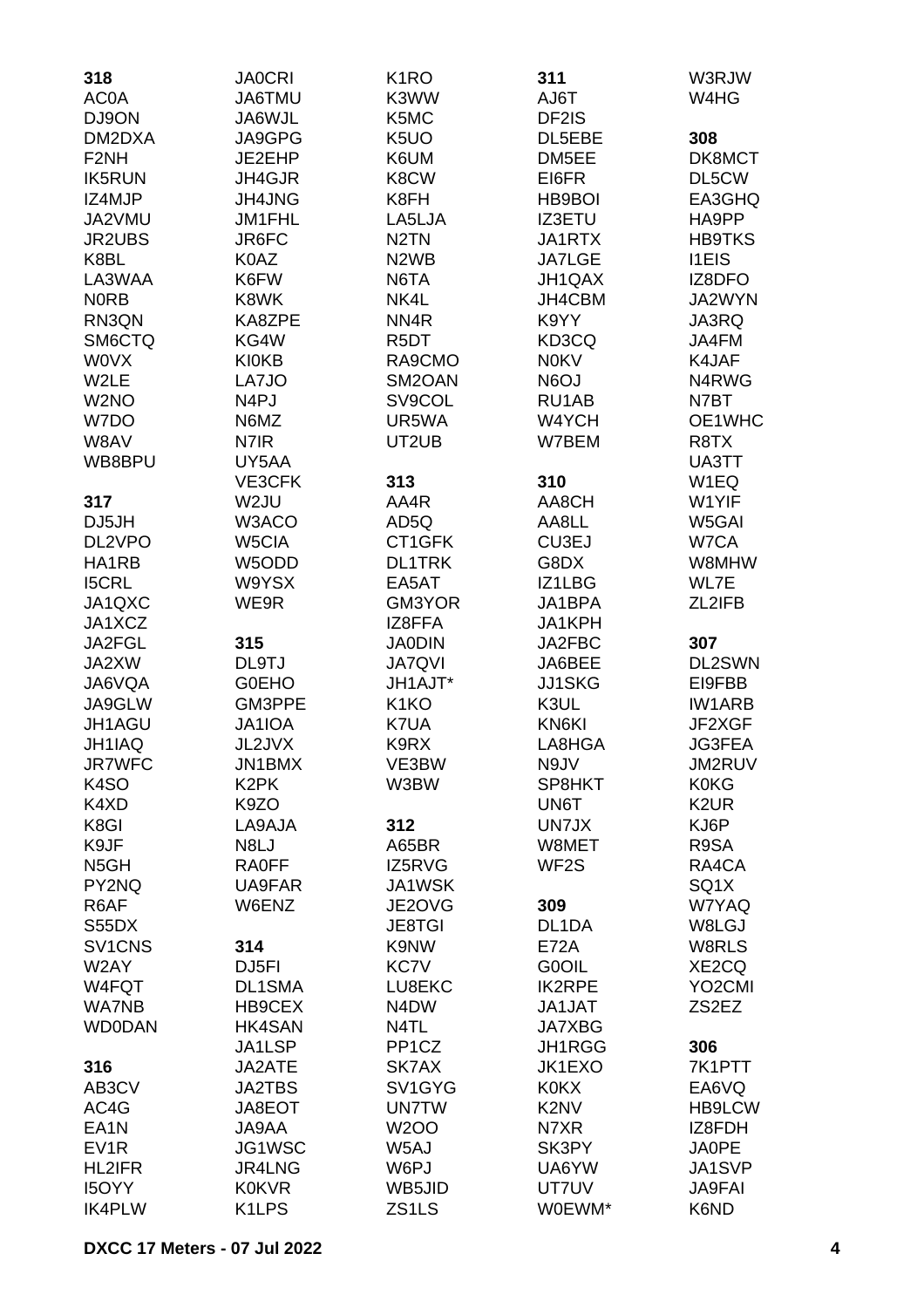| K6SIK<br>KB8VAO   | SM5CZK<br>SM5ENX               | SMONJO<br>SM6BGG               | W9MJ<br><b>WB2GAI</b> | N <sub>5</sub> JB<br>W1KSZ     |
|-------------------|--------------------------------|--------------------------------|-----------------------|--------------------------------|
| PY2IQ             | VE3EK                          | SV <sub>1</sub> V <sub>S</sub> |                       | W <sub>2ZI</sub>               |
| W7LGG             | W4LSC*                         | UA3ECJ                         | 296                   | W5PF                           |
| WA4LOX            | W6YI                           | <b>VU2NKS</b>                  | CU <sub>2</sub> AP    | W8BBQ                          |
| XE1KK             | <b>WB0TEV</b>                  |                                | DL6JZ                 | W8OP                           |
|                   |                                | 299                            | F5UJK                 | WA4JQS                         |
| 305               | 302                            | G3KWK                          | G4RGK                 |                                |
| BA4RF             | AA5AM                          | JH1DGQ                         | <b>HA7UW</b>          | 292                            |
| <b>DL1HRN</b>     | <b>JA2XCR</b>                  | <b>JH8NBJ</b>                  | <b>HS1NGR</b>         | AA9A                           |
| HP2AT             | JA3DY*                         | JJ1DWT                         | <b>I4KDJ</b>          | K <sub>2</sub> XF              |
| IZ8XQC            | JE6TSP                         | KD <sub>0</sub> Q              | JR1MLU                | KH <sub>2</sub> L              |
| JA1SGU            | <b>JR7FRW</b>                  | KF8UN                          | K <sub>1</sub> SM     | KR4F                           |
| JA2FSM            | K <sub>2</sub> C <sub>BI</sub> | LZ2JE                          | <b>PA0JSE</b>         | LA5YJ                          |
| K2AJY             | K5DHY                          | N <sub>2</sub> AJ              | <b>SA0AQT</b>         | LY1G                           |
| K5VIP             | K8AV                           | N4HID                          | W1VT                  | N <sub>2</sub> K <sub>X</sub>  |
| K <sub>5</sub> XI | KK <sub>2</sub>                | N6HC                           | W5SL                  | N4SC                           |
| <b>K8NVR</b>      | KM <sub>1</sub> D              | N7KA                           | W7VY                  | N6HY                           |
| KD4W              | N <sub>2</sub> NL              | PY2KP                          |                       | N8SNM                          |
| N6UK              | N <sub>5</sub> L <sub>Z</sub>  | PY2VA                          | 295                   | <b>ON4CAS</b>                  |
| OZ1ACB            | N5MOA                          | S57AT                          | <b>DL7UPN</b>         | OZ5NJ                          |
| UW2ZM             | NW7E                           | SP9JZU                         | EA8RR                 | RU6L                           |
| W1YRC             | OE8SPW                         | VE3CRG                         | JE1IBI                | VE6AX                          |
| W <sub>2</sub> GG | RA1QD                          | W4VIC                          | JE2LPC                | W9PZT                          |
|                   | UN7LZ                          |                                | JP1IOF                | WA3AFS                         |
| 304               | W3AP                           | 298                            | K4JJW                 | WA3C                           |
| 4Z4DX             | WO7R                           | AA8R                           | K7LJ                  | WB8ZRL                         |
| 9A4W              | ZS2DL                          | AB5A                           | K8UT                  |                                |
| F4BKV             |                                | AF4HX                          | <b>MM0EAX</b>         | 291                            |
| G4GIR             | 301                            | CT3HF                          | NX0I                  | CU <sub>2</sub> D <sub>X</sub> |
| <b>IW0SAF</b>     | EA5OX                          | EC <sub>3</sub> A              | RQ3A                  | <b>E72U</b>                    |
| JA8CJY            | F3AT                           | JA2JRG                         | W <sub>1</sub> BR     | EB3CW                          |
| <b>JHONBN</b>     | FG5FR                          | JF3PNQ                         |                       | HB9BYQ                         |
| <b>JR6LLN</b>     | <b>IV3YYK</b>                  | JH1BAM                         | 294                   | <b>IK4AUY</b>                  |
| K <sub>1</sub> GG | JA5BEN                         | <b>JH7VHZ</b>                  | IZ5BAM                | JA3EOP                         |
| K6RO              | JA5BGA                         | K1ESE                          | JA2VHO                | JA7BEW                         |
| LU4FPZ            | <b>JH7RXU</b>                  | K3XA                           | JA4DHN                | JG8FWH                         |
| OE5FIN            | JL1BYZ                         | <b>KF7PG</b>                   | JE2VLG                | JH3GCN                         |
|                   |                                |                                | JF2WGN                |                                |
| SM7CQY            | K4MS                           | N4QQ                           |                       | K1USA                          |
| SV1CQN            | SM5FUG                         | PA7RA                          | <b>JK1TCV</b>         | LA9FFA                         |
| SV9AHZ            | SV3AQR                         | <b>W0GG</b>                    | K3PU                  | LB2TB                          |
| VE6LB             | W5GO                           | W <sub>4</sub> OX              | K9MK                  | N <sub>2</sub> N <sub>S</sub>  |
|                   | W7HPW                          | W7QDM                          | K9YC                  | N <sub>3</sub> RC              |
| 303               | W8AXI                          |                                | KQ3F                  | OE3SGU                         |
| EA9IE             | WA1PMA                         | 297                            | OE2GEN                | SM3LGO                         |
| <b>HB9BAT</b>     |                                | EA3WD                          |                       | SM5BMB                         |
| <b>IK5PWN</b>     | 300                            | F5PBM                          | 293                   | W2GW                           |
| IK8EPC            | EW1KP                          | HB9IQB                         | DJ8NT                 | <b>W6NWS</b>                   |
| <b>IWOHOU</b>     | HB9DDZ                         | IZ8GGF                         | EA1KY                 | W8JRK                          |
| <b>JA9IFF</b>     | JA1DDZ                         | JA5XAE                         | <b>I1FQH</b>          | WA2NPD                         |
| JF1NZW            | <b>JA3VPA</b>                  | JA8ZO                          | JA6CBG                |                                |
| K0BJ              | <b>JA9AGN</b>                  | K <sub>0</sub> GD              | JO4CFV                | 290                            |
| K3PT              | <b>JN1RQV</b>                  | K <sub>1</sub> DT              | <b>JR0EQQ</b>         | EA8MT                          |
| K4CMS             | K7ZD                           | K <sub>1</sub> ZN              | K <sub>1</sub> PL     | JA1CZI                         |
| LB8DC             | <b>KF0LA</b>                   | <b>KD0PO</b>                   | K <sub>2</sub> FW     | JA1OVF                         |
| RX4HZ             | NZ3O                           | N8TR                           | K6IPM                 | K2UFM                          |
| SM5CLE            | PZ5RA                          | W1ZT                           | KE8UM                 | KG6I                           |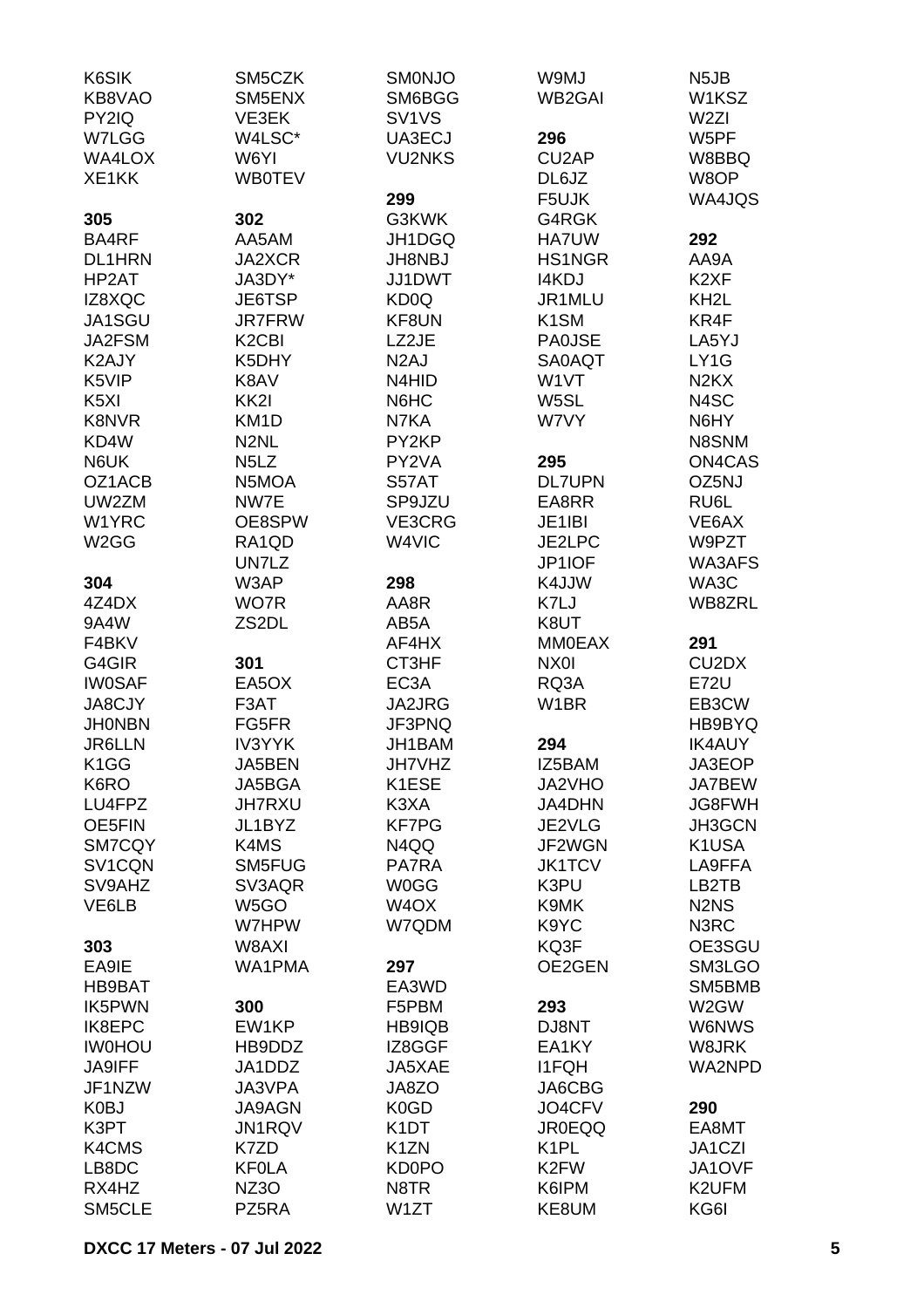| N <sub>5</sub> ET  | <b>UA0FO</b>                  | K8YSE              | WF4U              | JE2RDO                        |
|--------------------|-------------------------------|--------------------|-------------------|-------------------------------|
| NQ1K               |                               | W8IW               | ZS4TX             | K9FZ*                         |
| <b>PA7TWO</b>      | 286                           | W8KEN              | ZS6WB             | KE3D                          |
| RW7M               | 4Z1UF                         | W9HBH              |                   | N0AH                          |
| UR5EDX             | CT1BWW                        | WS9V               | 279               | W8QZA                         |
| W4REX              | <b>DJ0UT</b>                  |                    | 9A4T              |                               |
| W8HC               | EI9JF                         | 282                | CT1BOY            | 275                           |
| WN6W               | G3KMQ                         | AK5X               | EA1KP             | CT1DOF                        |
| XE <sub>2</sub> D  | HB9DHG                        | EU1KY              | EA7SG             | G3NKC                         |
|                    | HK1MW                         | IK2PZC             | G3UAS             | JA1XPQ                        |
| 289                | JH1OBS                        | <b>JA3KNN</b>      | JA1AYV            | JH4ALY                        |
| 9M6YBG             | KA1ERL                        | JA8DNV             | JA1DM             | <b>JK1BSM</b>                 |
| G3WPH              | KJ6NZ                         | JE2DZC             | <b>JA7KE</b>      | LA9VFA                        |
| HB9JOE             | N9BX                          | JK1GOK             | <b>JI1NJC</b>     | N <sub>2</sub> R <sub>R</sub> |
|                    |                               |                    |                   |                               |
| <b>I5REA</b>       | SM4AZQ                        | K1ACL              | K1IED*            | RN9N                          |
| <b>IV3KFB</b>      | W2NRA                         | K6MKF              | K7XB              | VE3YV                         |
| <b>IW1QN</b>       | W6YOO                         | K8DV               | KE5FXE            | W5GZ                          |
| IZ8VYU             | WA1S                          | K8YYY              | N3RW              | W7JY                          |
| K4FJ               | WA3GFM                        | N <sub>1</sub> RK  | N7HN              | W9ZCL                         |
| K4PB               | YB1UUN                        | N8SHZ              | OZ1IKY            |                               |
| N <sub>5</sub> KM  |                               | NV9L               | RW4CY             | 274                           |
| OM4EX              | 285                           | W1MK               | SM7NDX            | A65CA                         |
| RA5BM              | CT1FUH                        | W3FI               |                   | EA1RT                         |
| W9AJ               | HL3GOB                        | W5VY               | 278               | <b>IT9CVO</b>                 |
| <b>WAOMHJ</b>      | JA1VSL                        | W7MEM              | EI8IU             | <b>IV3VBM</b>                 |
| WA3F               | <b>JH3FUK</b>                 | W8IQ               | <b>IV3TMM</b>     | JA5NPV                        |
| WA5LFD             | K <sub>2</sub> A <sub>Z</sub> |                    | JA1BNW            | <b>JH0NOS</b>                 |
| WA6JA              | K4WNW                         | 281                | JH1ACA            | <b>JH0RVY</b>                 |
|                    | K5CWR                         | DJ9RR              | K <sub>2</sub> AX | K <sub>2</sub> BA             |
| 288                | KA4RRU                        | <b>DS1JFY</b>      | <b>K7BTW</b>      | K5RT                          |
| HL4CJG             | N4GN                          | F6DBX              | K7FEL             | K5VWW                         |
| <b>IK0XBX</b>      | NA9A                          | HB9ZS              | K7KB              | KG9Z                          |
|                    |                               |                    |                   |                               |
| JA6IVR             | SM4CTI                        | IV3GOW             | KA7T              | N8OC                          |
| K <sub>2</sub> KA  | <b>WOKEU</b>                  | K0BBC              | N <sub>1</sub> EN | <b>WOFLS</b>                  |
| N <sub>2</sub> JJ  | W5DNT                         | <b>K0TPP</b>       | RM3DA             | <b>WB0TVY</b>                 |
| N4IG               | W5JAY                         | K5MT               | W2JLK             | ZS <sub>1</sub> A             |
| N6RV               | W7YW                          | K8BN               | W8TN              |                               |
| NA5Q               | W8UN                          | <b>PA0TCA</b>      | WB8K              | 273                           |
| <b>NK0S</b>        | YB0COU                        | SM5FWW             | ZL4AS             | 4F2KWT                        |
| RD3AW              |                               | W7IU               |                   | 9A1AD                         |
| RK4FD              | 284                           |                    | 277               | DJ3XG                         |
| <b>VE7TK</b>       | HL2WA                         | 280                | EA1AF             | <b>IK2RZP</b>                 |
| W7ZJ               | K4VIG                         | HL3DE              | <b>IKOLNN</b>     | JA1HOM                        |
| WB3LHD             | KB1EFS                        | IZ3ENH             | JA3WLN            | K0QQ                          |
|                    | KF2DT                         | JA2NDQ             | <b>JH3KAI</b>     | K4WES                         |
| 287                | OH <sub>5</sub> VT            | JF1IRW             | JH8KFE            | KI7AO                         |
| EW1BA              | OZ7FOC                        | <b>JR8AMF</b>      | KC6X              | RT <sub>5</sub> A             |
| F <sub>1</sub> ICS | SV1ACK                        | K8ROX              | KM3J              | <b>W0KCJ</b>                  |
| <b>IK2DZN</b>      | <b>VE1JBC</b>                 | LB6KC              | N4JT              | W6SL                          |
| <b>JA0DET</b>      | W1KDA                         | N4UOZ              | OZ0J              |                               |
| JA1FQI             | W <sub>2</sub> FV             | NA5DX              | PY5IP             | 272                           |
| JA1VRU             |                               | ND4V               | VK3HJ             | DL5XL                         |
| <b>JF0JYR</b>      | 283                           | S55ZZ              | W5QM              | IK1MDF                        |
|                    |                               |                    |                   |                               |
| KD6UO              | DK7YY                         | W <sub>2</sub> OIB |                   | IZ8IEV                        |
| N <sub>5</sub> UL  | <b>JA0DWY</b>                 | W5PJR              | 276               | <b>JG0CQK</b>                 |
| N7WO               | JH1WJR                        | W5ZO               | CT3MD             | JI3CJP                        |
| OZ1LCG             | K <sub>5</sub> P <sub>S</sub> | W6RW               | <b>JA3ENN</b>     | KE1F                          |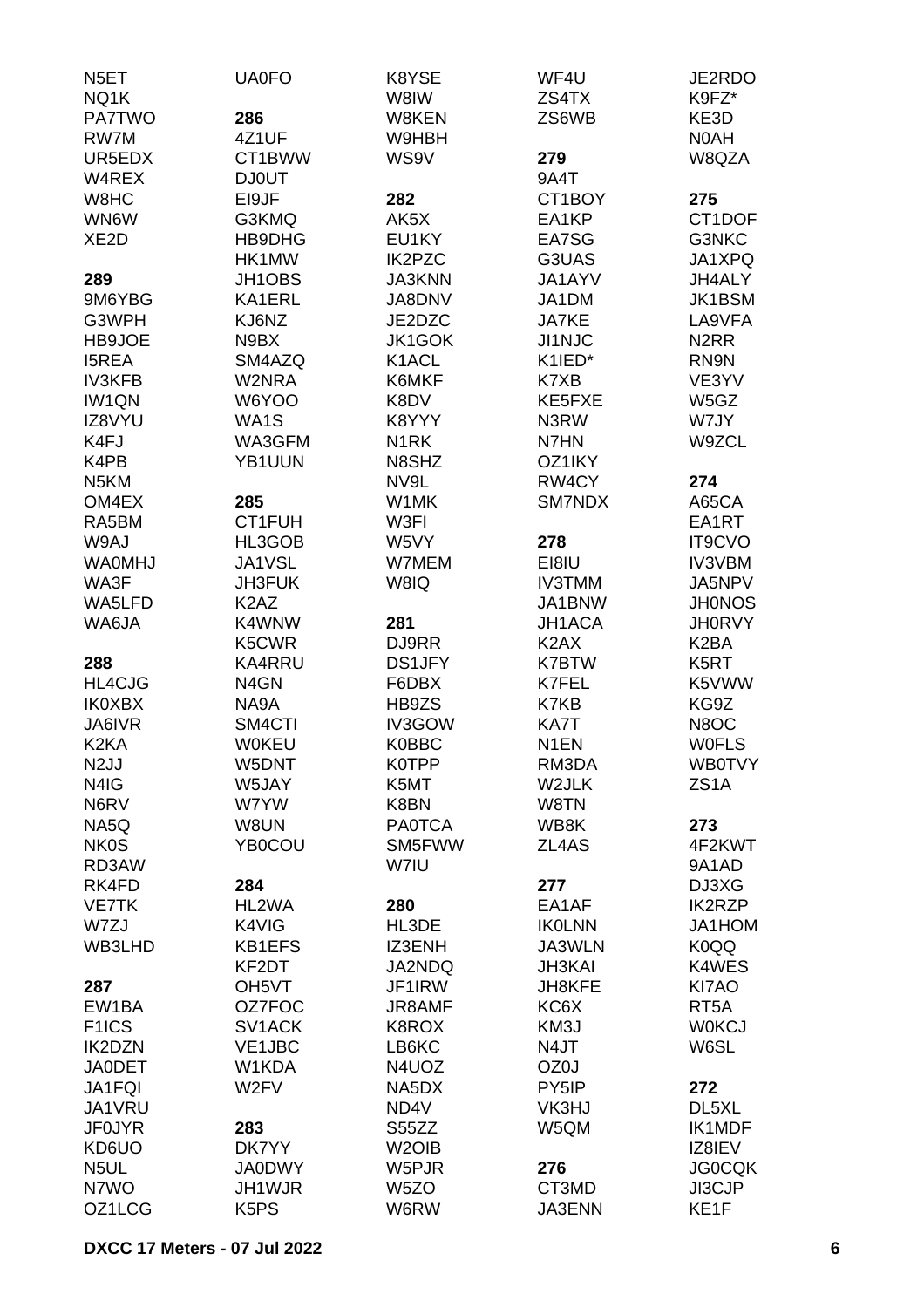| KI1U                               | W3JX               | JI1VVB                        | K4QE                  | UN3GX                         |
|------------------------------------|--------------------|-------------------------------|-----------------------|-------------------------------|
| <b>MOTTB</b>                       | XE1MEX             | K <sub>1</sub> LT             | K4ST                  | W6SFK                         |
| N6IE                               |                    | <b>KE0A</b>                   | KR <sub>6</sub> C     | WA5UA                         |
| OH <sub>4UI</sub>                  | 268                | KU4XO                         | N7ELL                 | WD8PKF                        |
| SM4OLL                             | CT1EAV             | N <sub>2</sub> DPF            | RA3QUA                |                               |
| <b>WOHBH</b>                       | F5LIW              | N <sub>2</sub> N <sub>W</sub> | RA4P                  | 257                           |
|                                    |                    |                               |                       |                               |
| <b>WOLS</b>                        | G3SBP              | N3VA                          | VE3VHB                | <b>DS3HWS</b>                 |
| W5TFW                              | HA5VZ              | N8II                          | W7FP                  | IZ4DPV                        |
| W7AH                               | <b>IK0HFO</b>      | NX4TT                         | <b>W9OO</b>           | IZ8EKL                        |
| W9IL                               | <b>IWOHQE</b>      | SP2BMX                        |                       | JH2PWY                        |
| WB7B                               | IZ5YHD             | VK3FM                         | 260                   | JR1EFG                        |
| YB <sub>1</sub> AR                 | <b>IZ7AUH</b>      | W3SB                          | EW1P                  | <b>JR3UIC</b>                 |
|                                    | <b>JA2ITK</b>      | WS5W                          | JA1EMQ                | <b>K0KT</b>                   |
| 271                                | JL1MWI             |                               | JJ1KZZ                | K <sub>1</sub> RI             |
| BA7IO                              | JN1NOP             | 264                           | JJ2VLY                | K <sub>1</sub> R <sub>V</sub> |
| EC <sub>1</sub> A                  | K <sub>1</sub> NJ  | AA4FL                         | JR1WCT                | K <sub>1</sub> YR             |
| <b>IKOUTM</b>                      | K9FN               | G4XEE                         | K5YU                  | N <sub>4</sub> LR             |
|                                    |                    |                               |                       |                               |
| JM1VRW                             | K9OR               | JA2NNF                        | KD8RQE                | S51NM                         |
| K <sub>1</sub> GE                  | KF4NEF             | <b>JA9FPI</b>                 | KR8T                  | SM5BNK                        |
| K3SEW                              | KS3F               | K <sub>1</sub> EFI            | N8NN                  | <b>VA7ZT</b>                  |
| K8RRT                              | KV1E               | K4ZO                          | N9AW                  | <b>WOTM</b>                   |
| <b>KL7TS</b>                       | N4XP               | N6KZ                          | <b>SMOXBI</b>         | W3MR                          |
| N7MQ                               | <b>US0YA</b>       | VE7BV                         | W3BJ                  | W5UHQ                         |
| RA3BL                              | W8WVM              | <b>WA0ROI</b>                 | W4SK                  | W9FI                          |
| W4KA                               |                    | WA4CEM                        | WA6G                  | WB8B                          |
| WE2N                               | 267                | XE <sub>1</sub> H             |                       |                               |
|                                    | AA9GR              |                               | 259                   | 256                           |
| 270                                | AB <sub>5</sub> C  | 263                           | AF <sub>2</sub> C     | AA6RR                         |
| DF <sub>2GH</sub>                  |                    |                               |                       |                               |
|                                    | JA8NFV             | AA4A                          | EA5B                  | AC6BW                         |
| EU1U                               | JH1UBK             | AA6AA                         | F5JSD                 | AG3V                          |
| <b>GOVXE</b>                       | <b>JH7NTW</b>      | JA4ZA                         | G4XRV                 | DS4AOW                        |
| HL2KV                              | K4EU               | <b>JH0BQX</b>                 | <b>ISOAFM</b>         | <b>GM0VRP</b>                 |
| JA7GZM                             | KA8SYV             | K <sub>1</sub> XV             | <b>JA3MHA</b>         | <b>I5XFD</b>                  |
| JK1OPL                             | <b>LA0FA</b>       | KR4W                          | JA3QOS                | JA8RRF                        |
| K1CBK                              | NU <sub>1</sub> B  | KX2A                          | JE3ENP                | <b>JH8NQV</b>                 |
| K1MAA*                             | ON <sub>5</sub> UE | LA3MHA                        | <b>JK1AJX</b>         | JJ6DGP                        |
| <b>KM7R</b>                        | PY2MC              | N <sub>1</sub> SV             | K <sub>2</sub> AT     | K4CGY                         |
| KZ9DX                              | WA1YTW             | UR3EO                         | K7UT                  | K6ZZ                          |
| <b>MOCSD</b>                       |                    | W <sub>2</sub> YR             | KY6R                  | K8NK                          |
| N4JQQ                              | 266                | W5THT                         | <b>MOIKW</b>          | KK1W                          |
| N7QT                               | 9K2OD              | W8UV                          | NA9RB                 | LA6UL                         |
| SM7BHH                             | <b>AE0P</b>        | W9YE                          | W8MJ                  | N6PSE                         |
|                                    |                    |                               |                       |                               |
|                                    | JA2QXP             |                               | WS1L                  | N7TY                          |
| 269                                | JH1VUO             | 262                           |                       | NA <sub>5</sub> C             |
| <b>DL2RTL</b>                      | N6DX               | AI6Z                          | 258                   | VR2XMT                        |
| <b>DS5ACV</b>                      | <b>RU0SN</b>       | HL3AMO                        | JA9NLE                | W4RDX                         |
| <b>JA0LXP</b>                      | VU2PTT             | <b>IOJBL</b>                  | JI1CQA                | WB2BIN                        |
| K3VAT                              | W4MAY              | <b>IOMWI</b>                  | K4JC                  |                               |
| KI4DLS                             | W5ZE               | JA7ZP                         | K4MIJ                 | 255                           |
| N4ENE                              | WB2NPY             | <b>K5RKS</b>                  | KA1DJ                 | AB4SF                         |
| N <sub>4</sub> TJ                  | WC4H               | W5DAW                         | KT <sub>2</sub> C     | <b>GU0SUP</b>                 |
| N6PEQ                              |                    | ZS6NJ                         | N3QE                  | <b>HB9MFM</b>                 |
| NA4EA                              |                    |                               | N4HB                  | IZ8MBW                        |
|                                    |                    |                               |                       |                               |
| NT <sub>5</sub> V                  | 265                |                               |                       |                               |
|                                    | 4X1RU              | 261                           | NA <sub>2</sub> P     | JF1RYU                        |
| OE2BZL                             | DL2RUM             | AJ8MH                         | NF <sub>1</sub> G     | K0OK                          |
| <b>ON4ANN</b><br>W <sub>2</sub> TB | EA8AXT<br>JA1MZL   | JA8FFM<br>K1FEV               | NJ3K<br><b>SM7IUN</b> | K4MF<br>K5FNQ                 |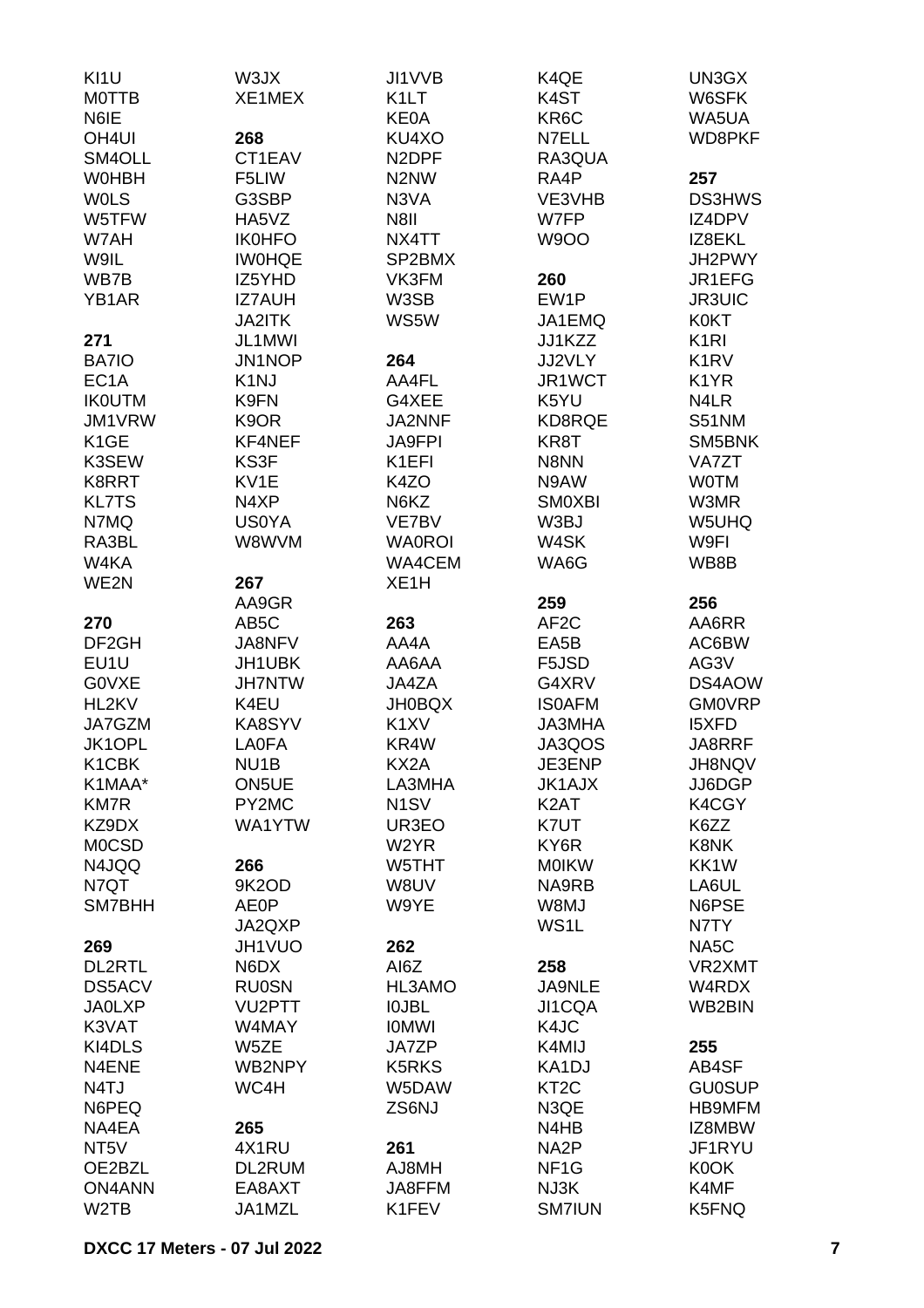| K8EAB               | G3VPW                         | <b>JA0KJE</b>     | KF7F               | UA6AUA                        |
|---------------------|-------------------------------|-------------------|--------------------|-------------------------------|
| KI6CG               | HB9CRV                        | <b>JA3NHL</b>     | KJ7M               | W6BK                          |
| N6QI                | IZ4DIW                        | <b>JN7DOS</b>     | N4QWZ              | WK4Y*                         |
| PB9FN               | IZ5FSA                        | <b>K0THN</b>      | PY5CC              | WY6N                          |
| PS8ACL              | <b>JA1JYE</b>                 | K <sub>5</sub> RJ | VK <sub>2</sub> CA |                               |
| SV <sub>2</sub> AEL | <b>JE2KSM</b>                 | N4NW              | W7CD               | 240                           |
| <b>UA30</b>         | <b>K1NTR</b>                  | N6BM              | W8UQ               | <b>DL6UNF</b>                 |
| W6GRV               | <b>K3FRK</b>                  | N9AKR             | WA4MME             | HB9DOT                        |
|                     | K5DV                          | NC4RB             | WV6E               | HL2CFY                        |
| 254                 | K7LAZ                         | <b>SMODSF</b>     |                    | JA1XRA                        |
| JF2OZH              | KQ4AV                         | <b>WOTT</b>       | 244                | <b>JA8UIV</b>                 |
| <b>JI6IHG</b>       | KR0P                          | W1WC              | 7M4AOE             | <b>JH0OXS</b>                 |
| K0MN*               | N4TV                          | WA5IPS            | AB4UF              | JH1OGT                        |
| K1JIU               | NY2NY                         | XE1RBV            | CT3KN              | K8JE                          |
| KK4OK               | PY2DS                         |                   | F5NBX              | K8ZT                          |
| KW <sub>4</sub> V   | W1KMA                         | 247               | JE1HRC             | K9ALP                         |
| KX4TT               | W1SSN                         | <b>I8MTQ</b>      | K3OX               | K9ARZ                         |
| N <sub>1</sub> GC   |                               | <b>IK2GAJ</b>     | K4YYL              | N <sub>1</sub> M <sub>D</sub> |
| N <sub>2</sub> FF   | 250                           | JF2VAX            | K5FXB              | N3KV                          |
| N9AOL               | DJ9SO                         | JR1IZM            | K5JZ               | N4IQ                          |
| PY2FN               | DL7JRD                        | K <sub>2</sub> SN | K8ZM               | N8WD                          |
| SP6JIU              | JA6AVT                        | K4WFM             | KE <sub>1</sub> B  | <b>ON4ATW</b>                 |
| SV <sub>1</sub> IW  | K <sub>1</sub> JD             | KF6HI             | N3ND               | W3ABT                         |
|                     | K4KAY                         | KI4WCQ            | <b>SMOMPV</b>      | WA3I                          |
| 253                 | K6IPV                         | LA2XPA            | W9RXJ              | YV <sub>5LI</sub>             |
| AA7G                | KB1DMX                        | NE3F              | YO9FNP             |                               |
| AF5CC               | KC6JAM                        | UA9AEU            |                    | 239                           |
| DL2NOM              | N0ABA                         | VK4CAG            | 243                | IZ1JLG                        |
| EA3CJ               | <b>NORN</b>                   | WA5NFC            | EA7QW              | <b>JA9NFO</b>                 |
| EA4DL               | N <sub>1</sub> ZJ             |                   | JA1BWA             | JG1SWM                        |
| K9ZM                | NA2M                          | 246               | K6EID              | JT1BV                         |
| LA1CO               | PA3BWD                        | BH4IGO            | K9GA               | K4VNY                         |
| N <sub>1</sub> RR   | W2/CT1GIF                     | CT1FCX            | K9NR               | NW6S                          |
| V51B                | W5VQ                          | <b>HB9CQK</b>     | K9TF               | W4DEE                         |
| W4GIW               | W6DPD                         | <b>I8YAV</b>      | SM4BZH             | W4UCK                         |
| W4IS                | WN6K                          | JA1QIW            | UN7BY              |                               |
| W4KVS               |                               | K <sub>1</sub> UU | W6RKC              | 238                           |
| WA9GON              | 249                           | K9SM              |                    | DS5DNO                        |
|                     | HB9IIO                        | KD1F              | 242                | EI6IZ                         |
| 252                 | <b>IK0HBN</b>                 | KE4S              | <b>IZONRG</b>      | IZ0GYP                        |
| AG5W                | <b>IV3TDM</b>                 | KM6HB             | JA1FJJ             | <b>JA0AXV</b>                 |
| DJ3AS               | IZ1JMN                        | LA7GIA            | JA1FVS             | <b>JA0EVI</b>                 |
| EA1JO               | JE1PNX                        | OZ7DN             | <b>JH1NYN</b>      | JA3LDH                        |
| EA2AAZ              | JH1APK                        | <b>PA0ZH</b>      | JR6GIM             | <b>JA7FVA</b>                 |
| JR1FHP              | N <sub>4</sub> O <sub>A</sub> | <b>VU2CPL</b>     | N2SQW              | <b>JH4ADK</b>                 |
| <b>K0TT</b>         | <b>NIOC</b>                   | W7HUY             | N8BJQ              | KE4UW                         |
| K <sub>5</sub> GH   | SP6EIY                        | W7VAS             | N9UA               | KW4CQ                         |
| K6XN                | W2DXE                         | W8HMK             | SM7CZL             | N <sub>1</sub> JP             |
| N <sub>1</sub> API  | W2WG                          | <b>WA9PIE</b>     | SP5ELW             | N3KN                          |
| NU <sub>10</sub>    | W6DE                          |                   | TF3DC              | <b>SP7ICE</b>                 |
| RL3AA               | W7IV                          | 245               |                    | UR4IOR                        |
| VE3YF               | W8WEJ                         | 7L4VYK            | 241                | VK6LC                         |
| WB6BFG              | WA8MCD                        | DF7EE             | AD8P*              | W3WST                         |
|                     | <b>YBONFL</b>                 | GW4TSG            | <b>JA6GIJ</b>      | W7TUS                         |
| 251                 |                               | JA2ODB            | <b>JH3FHQ</b>      | YL2KF                         |
| EI2GLB              | 248                           | JH2AJY            | KS4S               |                               |
| F6ECI               | IZ8FWN                        | K9SUH             | N7DED              |                               |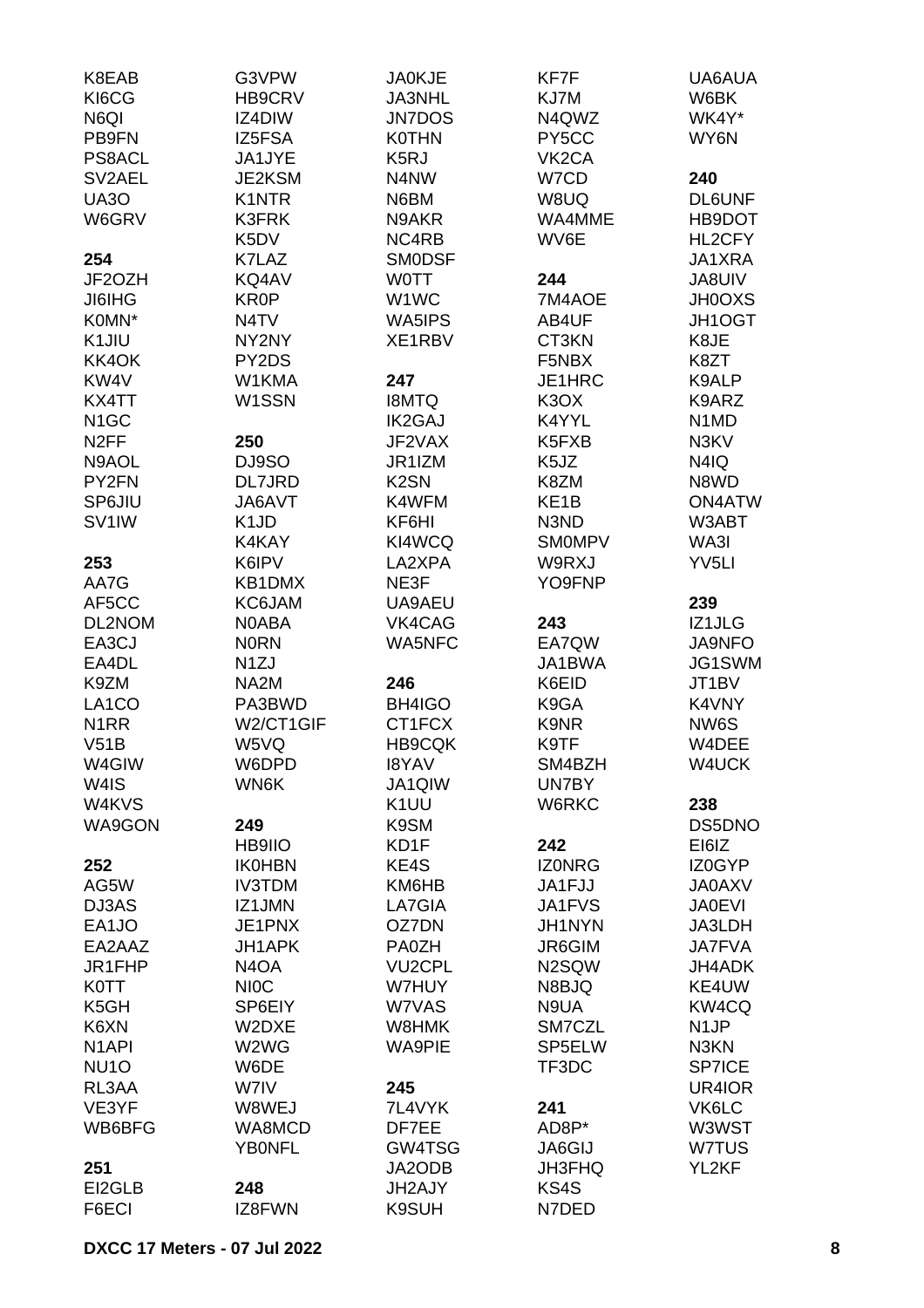| 237                           | 233                           | K4JWA              | W <sub>2</sub> OR | N7ZA              |
|-------------------------------|-------------------------------|--------------------|-------------------|-------------------|
| DK6OR                         | HB9ESS                        | KB5HC              | WB3BFC            | <b>W0ZS</b>       |
| DL8SDC                        | HI3T                          | <b>KB5UNX</b>      | ZS <sub>1</sub> J | W5KK              |
| JA9APM                        | JH2BNL                        | KK9T               |                   | W9MAK             |
| ND4X                          | K3VAR                         | N <sub>1</sub> KC  | 226               | WB8CQV            |
| PY2RO                         | K4KAL                         | N6NU               | AA3LX             |                   |
| PY2WC                         | K6QU                          | SP5LKJ             | DL9GTB            | 222               |
| RD9M                          | KI5BLU                        | W1NA               | EA4DEI            | AB4GE             |
| <b>RT0F</b>                   | LA2GH                         |                    | EA5DFV            | HB9BNQ            |
| W4HZ                          | N6ZN                          | 229                | EI9FVB            | K <sub>5</sub> HK |
|                               | SM2EJE                        | AA4AK              | JA4VLK            | K6KZM             |
| 236                           | <b>WOMU</b>                   | JA1BON             | K2HAT             | KF4VTT            |
| EA5AR                         | <b>WOSR</b>                   | JA3EY              | KK4OW             | KG4JSZ            |
| <b>IK0AGU</b>                 | W4AG                          | <b>JA3UNA</b>      | LB5WB             | SQ7FPH            |
| <b>JA7QQQ</b>                 | W4DAO                         | K4AR               | N7NG              | V51YJ             |
| <b>JA8XQI</b>                 | W6HDG                         | K5ZQ               | NW4M              | W <sub>4</sub> SO |
| JF1LMB                        | W7NN                          | K8SIA              | W6AEA             | W4UEF             |
| K4JKB                         | W8LMG                         | KZ1W               | W6WA              | W8BLA             |
| KP3AH                         |                               | OE3KLU             | XE <sub>1</sub> J | YB3MM             |
| N6MB                          | 232                           | <b>S54A</b>        |                   |                   |
| W5FPT                         | CU3AN                         | W <sub>1</sub> JGS | 225               | 221               |
| WA4BIM                        | EA7AN                         | W8FN               | 7K1CPT            | G4VMX             |
| WA8A                          | JA8BOV                        | <b>WB2KSK</b>      | G8AJM             | <b>IK3SWB</b>     |
| WB3JFS                        | <b>JJ1TKN</b>                 | XE <sub>2</sub> X  | <b>IK0CHU</b>     | KA1J              |
|                               | K7LV                          |                    | K <sub>1</sub> BZ | LA <sub>2LI</sub> |
|                               | K9UQN                         | 228                |                   |                   |
| 235                           |                               |                    | K6JAT*            | <b>MU0FAL</b>     |
| EA1WH                         | N <sub>2</sub> G <sub>Z</sub> | BV1EK              | K6UNE             | N <sub>1</sub> IA |
| EA6ET                         | N7BD                          | EA5RD              | K8AO              | N6RK              |
| HB9DVZ                        | N8GP                          | HL4XM              | NE6I              | NI <sub>5</sub> F |
| HL5BMX                        | N9KW                          | JA1MOD             | <b>OH6NIO</b>     | UR5FEO            |
| JA1IAZ                        | OZ4VW                         | JA6OXT             | <b>RA0BA</b>      | W1AW              |
| K9GWH                         | SP3IBS                        | JG1OGM             | <b>VE1DUN</b>     | W6DCK             |
| KE9S                          | W6HYI                         | <b>K7AWB</b>       | W4DTA             | YO3JF             |
| N6WT                          | W7IAN*                        | <b>KD0AA</b>       | WK8A              |                   |
| VK2HV                         | W9QO                          | <b>KF0RQ</b>       |                   | 220               |
| W <sub>4</sub> DC             |                               | N3KS               | 224               | AC4VM             |
| W8RV                          | 231                           | N3ME*              | 6K5YIA            | F6FYD             |
| <b>YBOMWM</b>                 | DH <sub>2</sub> PC            | N8WRL              | AE4CW             | K <sub>2</sub> EK |
|                               | EA2J                          | RD3BD              | AG7N              | K2XB*             |
| 234                           | <b>GMOVIT</b>                 | W7VS               | DG5LAC            | K8QKY             |
| 4X6ZK                         | KE5TD                         | W8CZN              | JA3BXF            | K9OW              |
| AD6ZJ                         | KN7D                          | WA5KBH             | JA6GPR            | N <sub>2</sub> RJ |
| AL7R                          | OZ3SM                         |                    | JH1ERJ            | W4UFO             |
| CT1ELF                        | <b>VR2XLN</b>                 | 227                | JH1IED            | W5ZG              |
| <b>I5FLN</b>                  | W2FKF                         | EA7DUD             | LA6OP             | WA3FRP            |
| <b>I8LWL</b>                  | W <sub>2XI</sub>              | HA5PT              | N1WON             |                   |
| <b>IK8VRH</b>                 |                               | <b>IK2RGT</b>      | PE <sub>1</sub> L | 219               |
| <b>IV3BSF</b>                 | 230                           | JA1ITJ             | R4FAN             | DK3BK             |
| JH4HMG                        | <b>AA0MZ</b>                  | JR7MAZ             | VA2IG             | HA5CW             |
| JK1UNZ                        | CT3DL                         | <b>K0SD</b>        | VK3BDX            | I7LGM             |
| JO1LVZ                        | CU3BL                         | K3PP               | W9GXR             | <b>IU0HDC</b>     |
| <b>K0CF</b>                   | DL4NBE                        | K4SX               |                   | JA2OLJ            |
| K <sub>5</sub> F <sub>Z</sub> | F1RAF                         | K6BV               | 223               | JA4CZM            |
| N4XYZ                         | G4ZOY                         | KK2M               | AD4AA             | <b>JH7BKN</b>     |
| N9ISN                         | IW3GJF                        | OM8FR              | HB9AAA            | K3WWT             |
| TA1CM                         | JI8PDC                        | SM5AOG             | K9SG              | K7HC              |
| <b>WA1ZIC</b>                 | K <sub>2</sub> RU             | SP3F               | N6VS              | <b>K7LAY</b>      |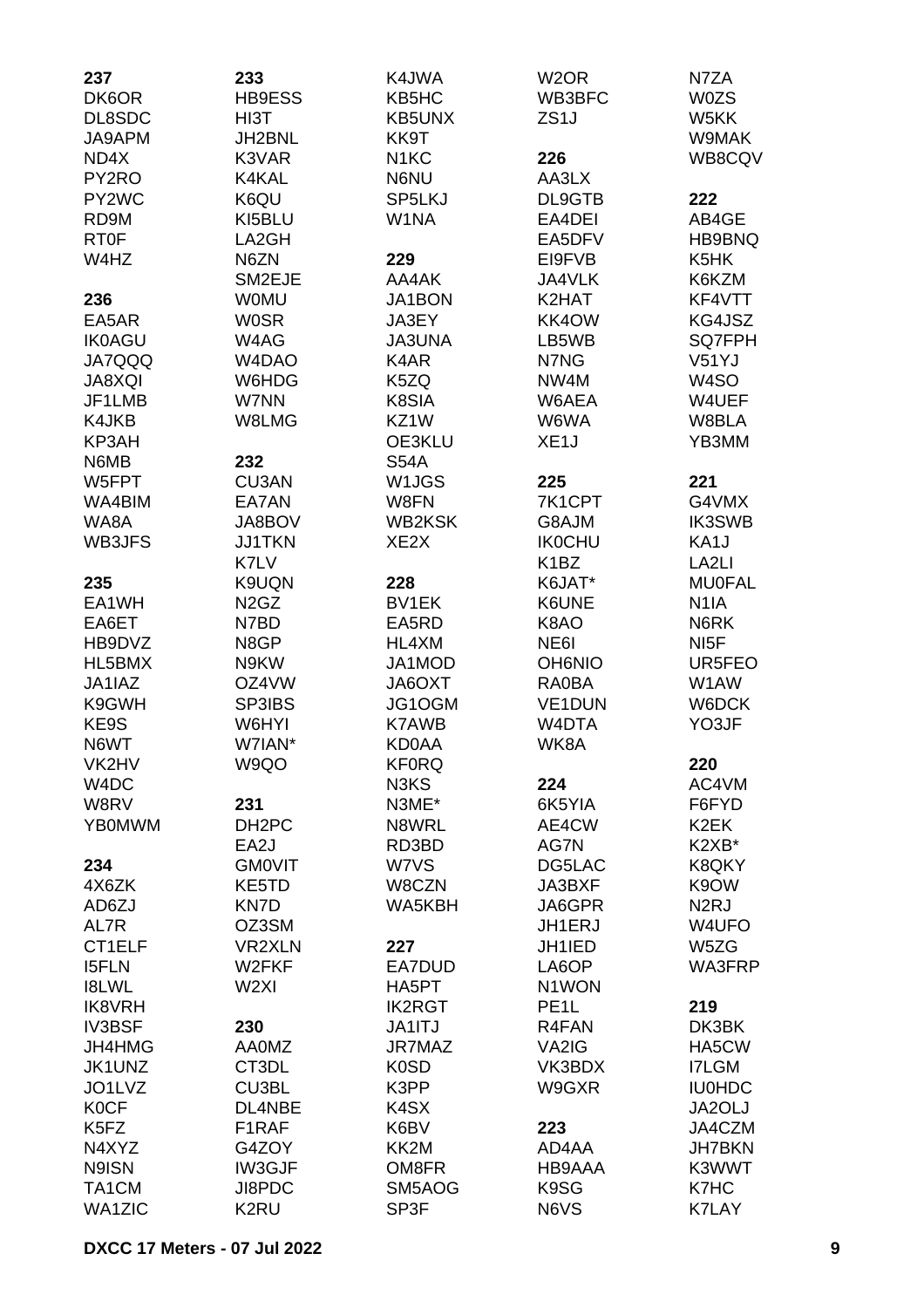| <b>KK7YC</b>        | IW5AB                         | NS3L               | 209               | <b>JA4HXF</b>     |
|---------------------|-------------------------------|--------------------|-------------------|-------------------|
| KU4BP               | JH1FVE                        | SK0QO              | BX5AA             | JA9RT             |
| N <sub>0</sub> JR   | <b>JM1JIV</b>                 | SP7CVW             | DL5KUA            | <b>JG3KLF</b>     |
| ND7K                | K <sub>1</sub> KA             | W1ZK               | G4AYU             | JH2AMN            |
| NN4X                | K4YJ                          | W4GP               | <b>IZ0BTV</b>     | <b>JH7IQQ</b>     |
| SP <sub>5</sub> ES  | KR <sub>2Q</sub>              | W6SHY              | <b>UMW9HL</b>     | K5ALQ             |
| SP <sub>6</sub> A   | N3XM                          | W6WF               | K <sub>5</sub> CR | KN7K              |
| UX5UO               | N6VNI                         | <b>WB4DNL</b>      | KN4JX             | N4AA*             |
| <b>WOFG</b>         | NF4A                          |                    | KQ4EE             | RN3CT             |
| W4PNY               | TG9NX                         | 212                | N <sub>5</sub> ZC | W7QC              |
|                     |                               |                    |                   |                   |
| W5GA                | W1FA                          | <b>HBOWR</b>       | NG7M              |                   |
| W6AER               | W3NS                          | <b>HB9CQL</b>      | OE1ALW            | 205               |
| W6TK                | W4CCS                         | IK8GJR             | <b>SM0BYD</b>     | HB9CXZ            |
| W7HR                | WB2ZAB                        | <b>K0EOO</b>       | <b>SMONUE</b>     | <b>IZ0BVU</b>     |
|                     | WV2I                          | K3SX               | SM7GIB            | JE4CIL            |
| 218                 |                               | K <sub>4</sub> OY  | W3HER             | JG1LRE            |
| G1VDP               | 215                           | KW9U               | W4PG              | <b>JR3TOE</b>     |
| JH1FNU              | AC9EM                         | LX1CW              | WB6AXD            | K <sub>1</sub> ZE |
| K4WZ                | EA1DLU                        | <b>S50B</b>        | WG0G              | K3SF              |
| K6EME               | <b>IOOSI</b>                  | SM5CBM             |                   | K5UZ              |
| K6LRN               | I2YPY                         | W4PGC              | 208               | KJ4UZU            |
| K <sub>9</sub> OT   | K <sub>5</sub> C <sub>D</sub> | <b>WBOULX</b>      | CT2GZE            | KK9H              |
| KG6D                | K <sub>5</sub> Q <sub>X</sub> | ZL <sub>2</sub> AO | DL4DW             | KO8SCA            |
| N4TOL               | KG4CUY                        |                    | JJ1KXB            | N5WA              |
| VA2LC               | OH <sub>1</sub> JP            | 211                | JR3QHQ            | N8NA              |
| VU <sub>2</sub> CDP | PY2GG                         | HL3ERJ             | <b>K0KP</b>       | NA2AA             |
|                     |                               |                    |                   |                   |
| W5WP                | SV8DOU                        | JA1UOA             | KB2FCV            | R <sub>0</sub> QA |
| W8SAX               | <b>WORX</b>                   | K2PF*              | KE5BR             | S53MJ             |
| WA3GNW              | W5WI                          | KM <sub>1</sub> C  | KK5OQ             | W9ROG             |
|                     |                               | KV4T               | N7WS              | <b>WA0SXV</b>     |
| 217                 | 214                           | N <sub>1</sub> BY  | NA4MM             | <b>WA4NUF</b>     |
| EU1M                | AA4NC                         | PT7DX              | PY3VB             | WD5BJT            |
| G7SSE               | DL1SVA                        | UT7KF              | SM5ELV            |                   |
| IT9YOZ              | DM2RM                         | W1EBM              | W5RDW             | 204               |
| JA1GVT              | <b>DS5TOS</b>                 | WA1NXC             | YB2DX             | <b>DH0GSU</b>     |
| JA1TD               | EC1AIJ                        |                    | YO3AIS            | <b>IK3GBG</b>     |
| JA4HAW              | <b>IK0XIH</b>                 | 210                |                   | IZ5MOQ            |
| JM1ESG              | JF1MTV                        | CT3CD              | 207               | <b>JA7HRM</b>     |
| <b>JP7FSO</b>       | JH5HDA                        | CU3EQ              | <b>IV3FFI</b>     | JH1RVQ            |
| <b>KOCS</b>         | JL1GYZ                        | DJ7JC              | JK1EBA            | <b>K0PC</b>       |
| K <sub>1</sub> DJ   | <b>KOMFI</b>                  | HB9DQV             | K1ROA             | K4BBH             |
| K3NF                | K4KEW                         | <b>IV3AVQ</b>      | K5LY              | K5TA              |
| K6MM                | N0ODK                         | JA2KSP             | K7LY              | K8SMC*            |
| LA5SJA              | N <sub>4</sub> FN             | JE1PHH             | K7VC              | KS4YT             |
| N <sub>5</sub> PA   | NX <sub>2</sub> X             | K <sub>2</sub> SD  | KE6V              | KY <sub>5I</sub>  |
| NU <sub>4</sub>     | VK3TC                         | K8ZZU              | N6PM              | LA9VBA            |
| OE3HWC              |                               | KB4MRX             |                   |                   |
|                     | W4OWY                         |                    | N7GCO             | N6EM              |
| W0AIH*              |                               | KB9DAK             | N9SF              | RX3BP             |
| W8FIB               | 213                           | KP3V*              | VR2XYL            | SP7QHR            |
| W9JJB               | EA5RU                         | SV1FKZ             | W7PAQ             | UN7BK             |
| WB0O                | JH1DGJ                        | <b>W0QQ</b>        | W8MIL             | W5FL              |
|                     | <b>K0BRO</b>                  | W8GNM              | W9GG              | W5SUM             |
| 216                 | K8MRT                         | W9NIO*             |                   | WA2VQV            |
| AB6CF               | KD4SN                         | WA4QMQ             | 206               | XE <sub>1</sub> R |
| AJ4A                | N4DWK                         | WQ1H               | AH <sub>0</sub> U |                   |
| DK4TP               | N <sub>5</sub> BO             | WQ5R               | DK3QM             | 203               |
| DK5RL               | N6MXU                         | WW2DX              | <b>IZ4AIB</b>     | 7K3QPL            |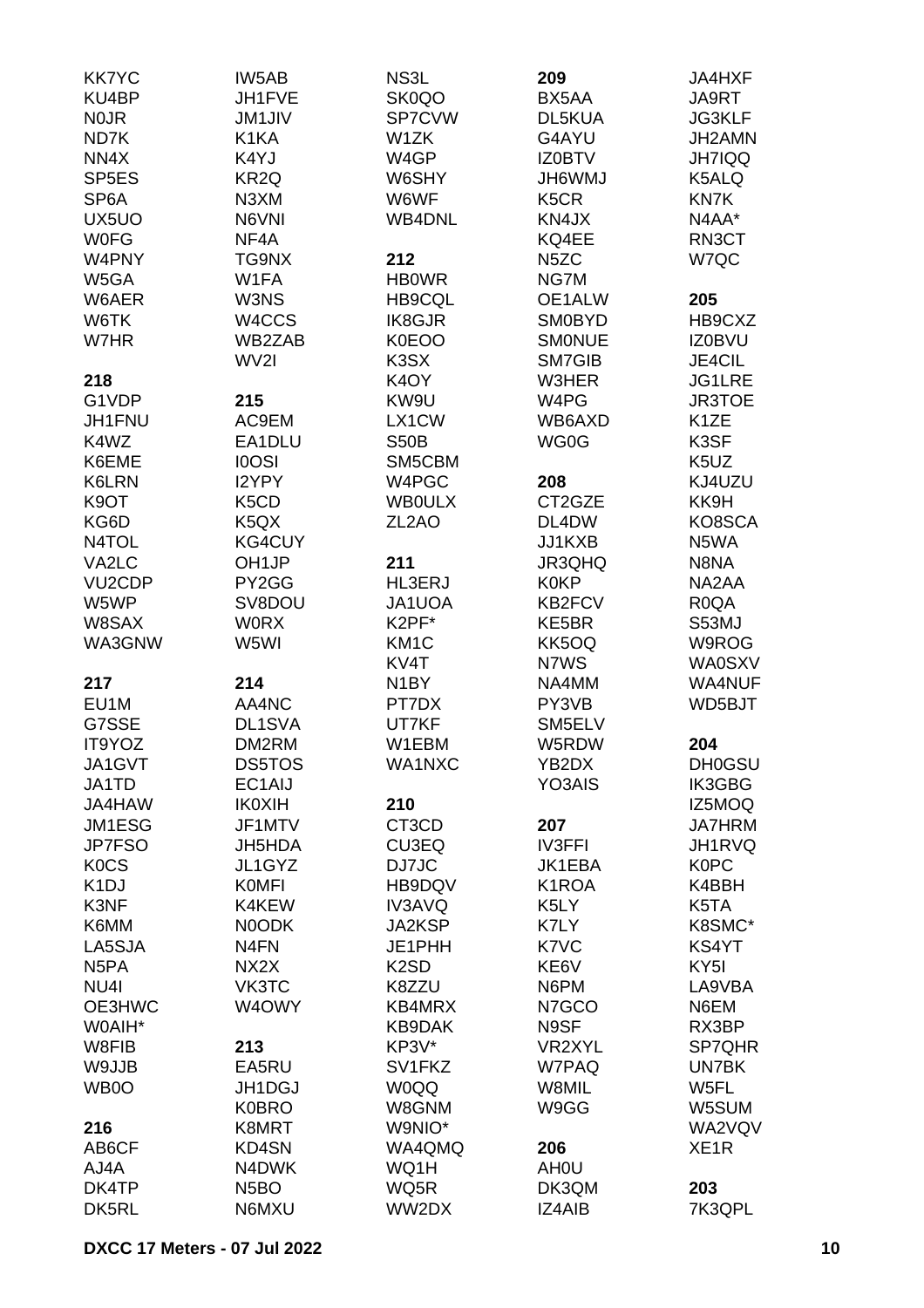| BA4TB                         | 200                 | <b>WOJMP</b>      | W <sub>1</sub> OK  | <b>JL3DGI</b>       |
|-------------------------------|---------------------|-------------------|--------------------|---------------------|
| EI2JD                         | DF3EC               | W4LIA             | W3MRL              | KD <sub>2</sub> T   |
| FG4NO                         | F6HLC               | W4NBS             | W7QHE              | <b>KJ7NO</b>        |
| HB9RYZ                        | G3WW                | WB2HJV            | WA9MAG             | NU4B                |
| IZ2EWR                        | JH9AUB              | WB4SON            |                    | UA9AGX              |
| JG3RWX                        | JR1JGA              | WS4H              | 193                | VU3WEW              |
|                               |                     |                   |                    |                     |
| JH8LEY                        | K3SUI               | ZL2LW             | 4X6KJ              | WA1EHK              |
| JJ1BMB                        | K9JU                |                   | AF6PK              | ZS6UT               |
| K8SL                          | ON4LG               | 196               | EI6AL              |                     |
| KA9OKH                        | OZ9XU               | AL7TC             | G6NHU              | 190                 |
| ON5GQ                         | UA9MC               | EA1AZ             | <b>HB9EFK</b>      | DL2RD               |
| W4GE                          | UN9L                | HA5BSW            | JA1VRY             | HL4CBX              |
| W4UDH                         | VE6PL               | K8CQ*             | JF6XQJ             | JA3FHL              |
| W7SX                          | <b>WOJM</b>         | KP4DKE            | JH1IZR             | JH1AQN              |
| W8LIG                         | W8LR                | KR4BD             | K4KGG              | KN4FO               |
| W9HZ                          | ZS6C*               | N6PAT             | K6DLB              | NJ6K                |
| <b>WA0RVK</b>                 |                     | NE <sub>5</sub> S | LZ2XF              | OE1JIS              |
| WA3WZR                        | 199                 | OE1HHB            | <b>NOTR</b>        | RL3BZ               |
| WA4DOU                        | DL2JIM              | <b>OH7TV</b>      | N <sub>5</sub> TF  | W3BNN               |
| WB4CW                         | EA3EQT              | SV8RX             | LOL <sub>6</sub> N | W6OUL               |
|                               | <b>IW9DNI</b>       | TF3Y              | N8VV               | WE <sub>1</sub> P   |
| 202                           | JA3AVO              | VE3SKX            | R3IS               | WY1G                |
|                               |                     |                   |                    |                     |
| CX <sub>2</sub> CC            | JJ1BDX              | VK3KE             | <b>WODD</b>        | WZ4RC               |
| DL5MHQ                        | K <sub>1</sub> CA   | W1CDC             | W1LY               | ZL3PAH              |
| E21EIC                        | K1TKL               | W4DSM             | W4HY               |                     |
| EA5KA                         | K3GGN               | WB5STU            | WA9JWL             | 189                 |
| G4FKA                         | K5DCW               |                   | WB7QXU             | 9H1AE               |
| <b>JA0CIU</b>                 | <b>KB0EL</b>        | 195               | WQ6Q               | AA7XT               |
| <b>KF7NN</b>                  | LZ2ZG               | 9H1EJ             | XE1MW              | AI9U                |
| N <sub>1</sub> NU             | N4ZY*               | AC5AA             |                    | HL4CCM              |
| N9LJX                         | N9LEO               | DL6DCD            | 192                | <b>IK8UHA</b>       |
| OH <sub>2</sub> IS            | ON6KE               | HL2EIZ            | 4X4MF              | JA4GXS              |
| SP3EPG                        | W4DVG               | JA3BKP            | 7M4CLF             | JI1WLL              |
| UN3G                          | W5SV                | <b>JG6MQI</b>     | AA4U               | JL6USD              |
| W <sub>1</sub> AO             | W7LEA               | KA5VFU            | HK6K               | JR4CZM              |
| W1MJB                         | WB9IWN              | <b>NOAMI</b>      | JA8EIA             | K6UXO               |
| WB3D                          |                     | NA5Z              | <b>JH8UQJ</b>      | K9TRV               |
| WW8W                          | 198                 | SM2DMU            | JI1CYX             | KA1API              |
|                               | DM3CW               | <b>VE3TKI</b>     | LA7QI              | KB6CIO              |
| 201                           | HB9AGO              | W4RQ              | N <sub>4</sub> MI  | KE4FW               |
| <b>CU3HN</b>                  | <b>I8HAK</b>        | W5QP*             | N7RD               | NA <sub>2</sub> R   |
| DL4FAP                        | <b>IK1UGX</b>       | WB5NHL            | PT7CB              | NA <sub>2U</sub>    |
|                               |                     |                   |                    |                     |
| E20YLM                        | LA8ZAA              | WB9PNU            | RX9JX              | NZ <sub>50</sub>    |
| <b>E77S</b>                   | OH <sub>3</sub> OJ  | WK9U              | SM6CLU             | R9MJ                |
| JA3EEM                        | UT7EC               | YO3DDZ            | UA1OM              | SV <sub>2</sub> CLJ |
| <b>JQ1YIW</b>                 | W <sub>2</sub> CG   |                   | W2NY               | VK5GR               |
| <b>K0GW</b>                   |                     | 194               | W7IUO              |                     |
| K6CF                          | 197                 | <b>IOLYO</b>      | XE1FAS             | 188                 |
| K7CU                          | <b>IZ0FUW</b>       | JH1SOD            | YL2TW              | <b>AD0TR</b>        |
| KD4POJ                        | JA1PVX              | JO3WHB            |                    | BG8PA               |
| KI7M                          | K6GFJ               | K7QBO             | 191                | G3XLF               |
| LA5LT                         | NH6T/W4             | KK4CB             | 4X6UU              | IZ1JLN              |
| N8IL                          | ON6YH               | KQ5M              | EA5GXI             | JA4FKO              |
| SM5CAK                        | SM3PHM              | KU1T              | JA1PBV             | JA5XPD              |
| W <sub>2</sub> W <sub>C</sub> | SV <sub>1</sub> IZY | <b>SMOEUI</b>     | JA6CMQ             | JA6JYM              |
| WD8KND                        | VA3NXM              | UA4PK             | <b>JH1AWJ</b>      | JI1MNT              |
|                               | <b>WOIKD</b>        | W1ITU             | JJ2WOC             | <b>JK1WSH</b>       |
|                               |                     |                   |                    |                     |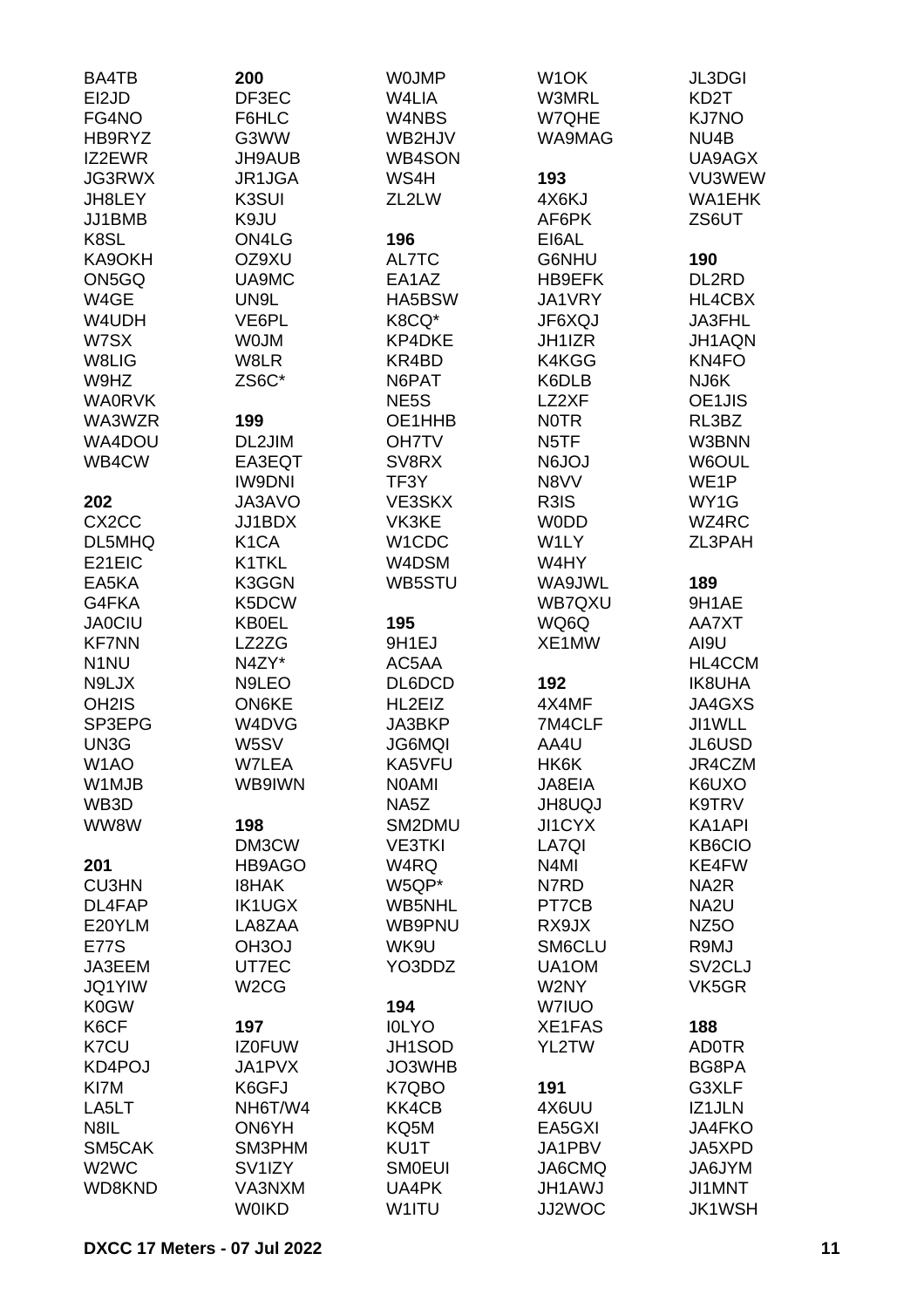| JR1CAD             | JR1VAY                        | WA2USA              | W9GM               | KF9AF             |
|--------------------|-------------------------------|---------------------|--------------------|-------------------|
| <b>KK4CLY</b>      | K <sub>1VI</sub>              | <b>WC0W</b>         | WD4OIN             | N4MIK             |
| LZ1XL              | K2RET                         | WF1H                |                    | NA9Q              |
| N6XT               | K3FM                          | XE1HG               | 179                | W3KB              |
| PY4AZ              | K7LFY                         |                     | A71AM              | W4UAT             |
| RA9SC              | KC9G                          | 182                 | AD5WB              | W4UT              |
| W <sub>2</sub> CDO | N2MEE                         | AB9KZ               | G4YCS              |                   |
| W5RF               |                               |                     | <b>IK5BSC</b>      |                   |
|                    | N4QM                          | AC4TO               |                    | 176               |
| W9CSX              | N <sub>5</sub> Q <sub>S</sub> | G4VWI               | JF2AIJ             | 5T5PA             |
|                    | <b>W0ANZ</b>                  | HI8RD               | JJ1OKK             | AJ8B              |
| 187                | W4MA                          | <b>I1YDT</b>        | KR <sub>0</sub> O  | <b>E74A</b>       |
| CT1HHP             | W8JA                          | JH6RTO              | NA6MG              | EA1AHA            |
| EA3HDZ             | WA6EZV                        | JI1UHZ              | NS4F               | F4GVO             |
| <b>IK1IYU</b>      | WC3W                          | <b>K0VM</b>         | <b>UA4SKW</b>      | <b>HL1VAU</b>     |
| K8ARY              | WV4V                          | KO4PY               | W1MR               | IT9ABN            |
| KB3IFH             | YB2TX                         | N <sub>3</sub> AO   | W1PY               | <b>JA0JPD</b>     |
| KK8MM              |                               | W6GJB               | W8MSP              | JJ1QUV            |
| KM8AM              | 184                           | W6IS                | WN7J               | JR6GHN            |
| KT8D               | AA4OC                         | WB8RFB              |                    | K <sub>1</sub> FE |
| N0YO               | EA2AFV                        | ZS1EL               | 178                | K <sub>2</sub> WJ |
| OZ1HPS             | FG8OJ                         |                     | AD6DK              | K3GT              |
| SP6AXW             | JF1KIG                        | 181                 | DF8FT              | KA4H              |
| VU2LBW             | <b>JH0AWC</b>                 | DF <sub>1</sub> R   | DS2BGV             | KE1VT             |
| W4AO               | K4JLD                         | DF2WF               | F4CPF              | KW4J              |
| W7IMU              | KB2XJ                         | DL2AMD              | JF1KML             | N3AIU             |
| <b>WA8RCK</b>      | <b>KB9AIT</b>                 | DL7BO               | <b>JH3FCF</b>      | VE6TL             |
|                    |                               | GM1BSG              |                    |                   |
|                    | KI7HO                         |                     | JH3GFA             | W4GV              |
| 186                | <b>KL7TC</b>                  | JA0GZZ              | K <sub>2</sub> JK  | W6FL              |
| A61BK              | KP4DS                         | JA1PUK              | K6IRA              | WA4TMJ            |
| <b>DL6NW</b>       | KP4N                          | <b>JK7LXU</b>       | K8WHA              | WA4USA            |
| EW4C               | KZ2R                          | JL3RNZ              | KE3X               | WC <sub>2</sub> C |
| F4FLF              | <b>MU0GSY</b>                 | K2MK                | KV4AA              | WV4TN             |
| JA2MNB             | N4BAF                         | K3PIN               | N7NW               |                   |
| <b>JA3MIO</b>      | N <sub>5</sub> H <sub>C</sub> | K4HQK               | NA5S               | 175               |
| <b>JH7WQX</b>      | <b>W0QC</b>                   | KO6KD               | NX8Y               | 9K2BM             |
| JP1GVC             | W6KK                          | LA2IR               | VE <sub>1</sub> OP | AA3AZ             |
| K <sub>2</sub> DF  | ZS6IR                         | LU8ADX              | WB2KSP             | AA3TH             |
| <b>K2RNY</b>       |                               | <b>NOVVV</b>        | WB4GLI             | CT7ANG            |
| K <sub>2</sub> TV  | 183                           | N6DHZ               | WB4YDL             | DK2GP             |
| K9RT               | AC4BT                         | NE <sub>0</sub> U   | WP4CQ              | EI8GS             |
| <b>KS0M</b>        | DK3FB                         | NV4A                | YO3IPR             | F4DSE             |
| LB7ZG              | <b>IZ7GIT</b>                 | SM5CSS              |                    | G3CWW             |
| N <sub>2</sub> ZL  | <b>JF3VEC</b>                 | TF3JB               | 177                | HP3TA             |
| OZ6TL              | <b>JN1NBU</b>                 | VA3HP               | DJ9KV              | JA8ANQ            |
| W1XV               | K3VPZ                         | VR2MY               | <b>DL1SWN</b>      | JM1GHT            |
| W4HOG              | K4QD                          | <b>VU2IBI</b>       | EA2AA              | K0YL              |
| W5TUF              | KJ4R                          | XE2MX               | G4AFJ              | K4HEB             |
| W6HB               | N4XMX                         |                     |                    | KA6BIM            |
|                    |                               |                     | HZ1GW              |                   |
| W7WZ               | N6KK                          | 180                 | <b>IK4TVP</b>      | KC5LK             |
| WB2WPM             | N9XX                          | A65BD               | IZ8DEO             | KI4TZ             |
| WR7Q               | NI7F                          | EI1DG               | JA4DNC             | OV <sub>5</sub> O |
|                    | NO9E                          | F5AQB               | <b>K0ABC</b>       | W1DYJ             |
| 185                | UA9FFV                        | K5EWJ               | K4DET              | W5JMW             |
| AA5N               | W1ASB                         | K8MVZ               | K <sub>4</sub> OP  |                   |
| AK5Q               | W1DXH                         | N1BCL*              | <b>K8ROK</b>       | 174               |
| JA2BUR             | W4NE                          | SV <sub>1</sub> BYI | <b>KB7QFE</b>      | DL5MM             |
| JA4SSM             | <b>WA0WWW</b>                 | W2KA                | KD8MQY             | DS5QLJ            |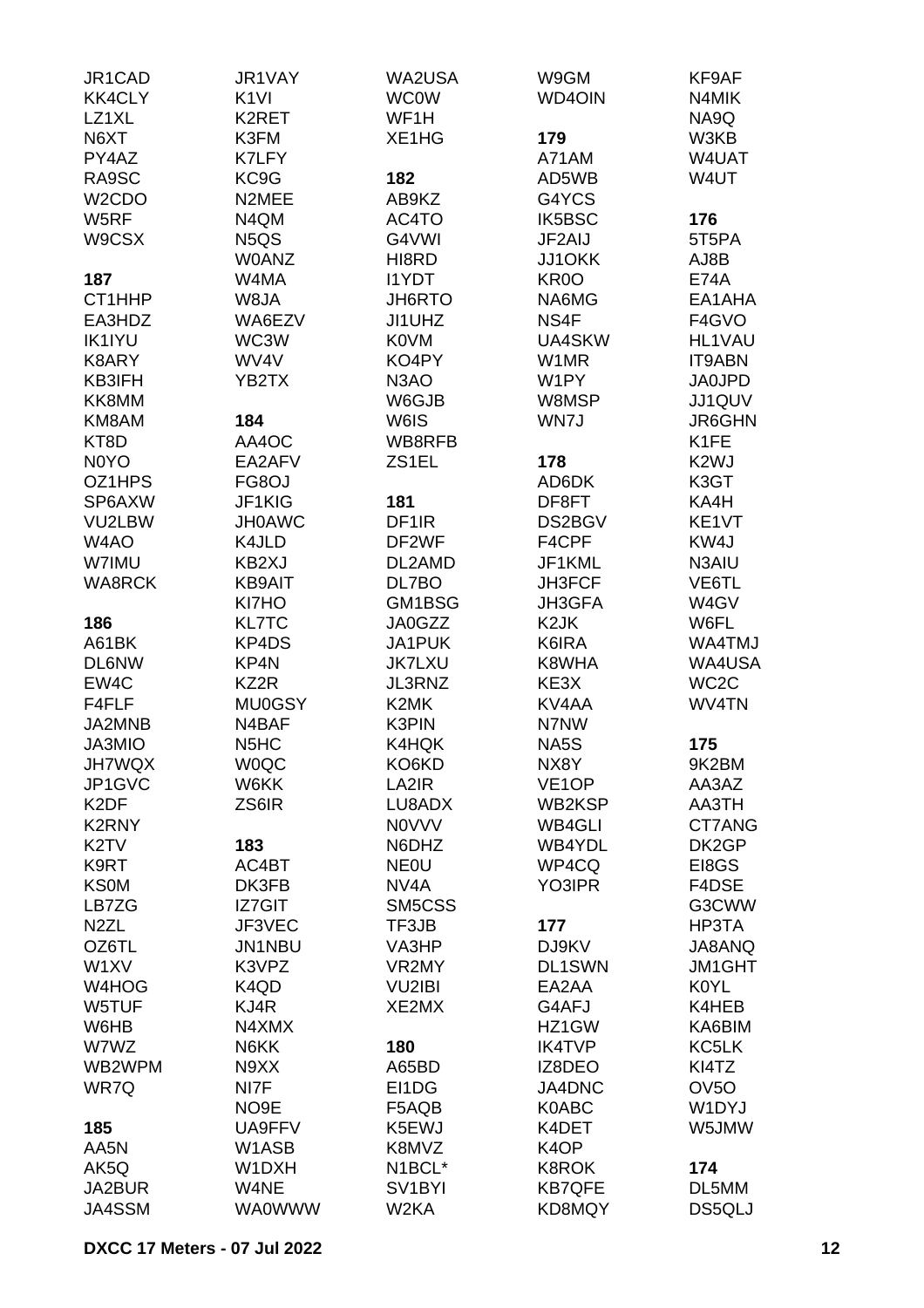| IK8IPL<br><b>JA0BES</b>        | <b>GW0ANA</b><br><b>K0MD</b> | WC4B<br>WY4I       | K <sub>2</sub> OP<br>K3CWF    | 163<br>HC <sub>1</sub> BI |
|--------------------------------|------------------------------|--------------------|-------------------------------|---------------------------|
| K2YSY                          | K9HQM                        |                    | K3WC                          | JH3EQP                    |
| K3HW                           | LU2JCW                       | 168                | K6EGF                         | JT <sub>1</sub> CO        |
| KM4A                           | N7VPN                        | AC9S               | KC2SST                        | K0BX*                     |
| NA <sub>1</sub> D <sub>X</sub> | W4CMM                        | AI4QQ              | <b>KE4BKL</b>                 | K2TER                     |
| OM2AGN                         | YO2DFA                       | DK3TL              | N4KM                          | K3WJV                     |
|                                |                              |                    |                               |                           |
| VE1VOX                         |                              | DS4DBF             | SV2ESW                        | K4GN<br>KB8NTY            |
| W5VU                           | 170                          | EA5HM              | <b>UA0FDX</b>                 |                           |
| W6SIY                          | DK3HV                        | F5EOT              | VA3EJN                        | KF8PD                     |
| WB7BBQ                         | DK3UA                        | <b>IV3KCB</b>      | W3JXP                         | KS4WA                     |
| WM4AA                          | EI4HH                        | IZ5BYJ             | W4WN                          | LA8PDA                    |
| <b>YB0EIN</b>                  | G3LAS*                       | <b>JA9IWR</b>      | W7KKC                         | LB2TG                     |
| YO4AUL                         | HB9FBG                       | JK1VXE             | XE1EE                         | NW6V                      |
| ZL3TE                          | HL4GAV                       | K7YZO              | ZL3RJ                         | NY4G                      |
|                                | <b>JA0GCI</b>                | KE8G               |                               | RA3SD                     |
| 173                            | <b>JR0AMD</b>                | KM <sub>2</sub> E  | 165                           | RW6MBC                    |
| <b>9A1R</b>                    | JR6GV                        | KR4U               | <b>IN3FCK</b>                 | W0OGH                     |
| AA9RR                          | KC <sub>9</sub> K            | N3YZ               | JA1OVD                        | W6DOE                     |
| DL7AA                          | KJ6Y                         | NX1P               | JA4CSJ                        | W7APM                     |
| EW4A                           | N2YBB                        | ON6AA              | K2MHE                         | <b>WA7BNG</b>             |
| <b>GOUII</b>                   | ND9G                         | SM5AFU             | K6BR                          |                           |
| JM1JZN                         | ON5EQ                        | VK7ZE              | KF4IFF                        | 162                       |
| W3ML                           | PY2FZ                        | W1HEO              | <b>KK4XL</b>                  | AA6XV                     |
| W4MOT                          | R3BB                         | W <sub>1</sub> OP  | N4HN                          | AB4FH                     |
| W6DR                           | TA <sub>1</sub> L            | W8TM               | N <sub>4</sub> PYI            | AC9O                      |
| WA5PFJ                         | XE <sub>2</sub> B            | W9KVR              | NN3V                          | EA4EJP                    |
| WA9DU                          | YB0DJ                        | WE2K               | VA3IC                         | EI4CF                     |
| WV8DX                          | ZP6CW                        | XE <sub>1ILI</sub> | <b>VU2ABS</b>                 | JA1ERB                    |
| XE2YWH                         | ZS5LEE                       |                    | W1MO                          | JF2SKV                    |
| YB4IR                          |                              | 167                | W1RG                          | JM1SZY                    |
|                                | 169                          | AD3C               | W4ARK                         | K <sub>2</sub> GLS        |
| 172                            | 7J1ADJ                       | EA7LS              | W6BBS                         | KA3GWD                    |
| CT1AUO                         | AJ4IM                        | F6KOP              | W9WO                          | <b>KL0S</b>               |
| DL4ZAB                         | DS4NPL                       | JA1ASO             | WD8LTM                        | LA <sub>1</sub> J         |
| E29TGW                         | G8APB                        | JF1WLK             | WW3A                          | N3TR                      |
| EA1P                           | HK1X                         | JM1LPN             | YB1TJ                         | N8NB                      |
| IZ8GCP                         | HL2ZN                        | KB9LIE             |                               | OT <sub>1</sub> A         |
| JA6ENL                         | <b>IWOBYL</b>                | KC5RR              | 164                           | OZ6EI                     |
| JM3GXU                         | <b>JA0AVS</b>                | SM1NJC             | <b>DD0VU</b>                  | PF1MO                     |
| JP1LRT                         | <b>JE7KCI</b>                | UR9IDX             | DL5ZB                         | SM2YIP                    |
| <b>JR0GXA</b>                  | JF3KOA                       | W4PGM              | G3VQO                         | W7TG                      |
| <b>JS6TWW</b>                  | JR2PAU                       | W5RYA              | G4SGX                         | W7YED                     |
| K4EZY                          | K3EA                         | W6ZPL              | <b>I8NLC</b>                  | YV4DYJ                    |
| K9AAA                          | KC4AA                        | <b>WA5POK</b>      | <b>IW7DVM</b>                 |                           |
| <b>NOCKC</b>                   | KM4NS                        | WR2G               | <b>JA2CKK</b>                 | 161                       |
| PY2ADR                         | LB5GI                        |                    | JE1VTZ                        | <b>G0BBB</b>              |
| RA <sub>5</sub> C              | NI8Z                         | 166                | <b>JF7NNI</b>                 | IC8XIL                    |
| WA4VJK                         | SM7DXQ                       | 7Z1HL              | K <sub>2</sub> D <sub>C</sub> | IZ2CSX                    |
| WA5CMI*                        | SV1HEP                       | AA4LR              | KA5IAU                        | JA2HOL                    |
| WE4S                           | VA3UU                        | DD9WG              | KW4MM                         | JE7OEC                    |
| WO <sub>5</sub> I              | <b>VE3FRR</b>                | EA4UV              | NC6K                          | JR3ADB                    |
| WX2U                           | VK2AAH                       | EI7JZ              | PY2FUL                        | K3LA                      |
|                                | W3DIY                        | JA3WMS             | VU2AE                         | K5VR                      |
| 171                            | W3WH                         | <b>JI3BFC</b>      | W4GHW                         | KE9UA                     |
| CU <sub>2</sub> CE             | W5WLA                        | JN1RFY             | WB8EKG                        | KU <sub>2</sub> A         |
| EI7GY                          | W7BJN                        | K <sub>2F</sub> J  |                               | OE3JAG                    |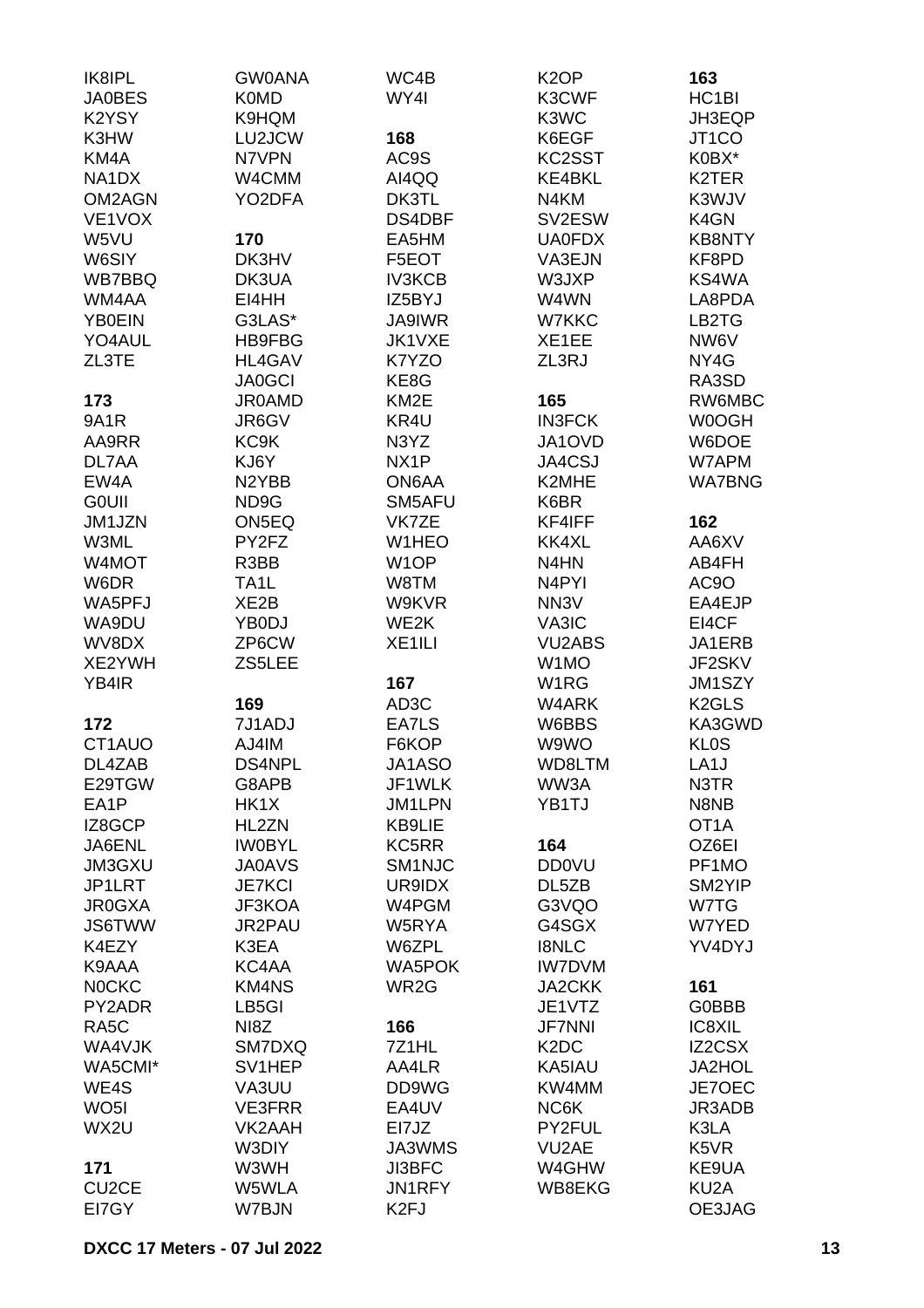| TF <sub>5</sub> B<br>VK6OZ | JH2WDT<br><b>JR0QFA</b> | <b>WOPE</b><br>W1GY             | HB9BMY<br><b>IK0WRB</b>         | W4TUN              |
|----------------------------|-------------------------|---------------------------------|---------------------------------|--------------------|
| WA3UTC                     | JR1QLM                  | W4JDS                           | K <sub>1</sub> XE               | 150                |
| WB2RAJ                     | K4MV                    | WY2U                            | K4NKT                           | JA1CPN             |
| YO6HSU                     | K6VVK                   |                                 | K9JDP                           | JR4VEV             |
|                            | K8YAH*                  | 155                             | KF3N                            | JS6SCC             |
| 160                        | K9MMS                   | 3A2MW                           | KK9M                            | K4TR               |
|                            |                         |                                 |                                 |                    |
| AF3X                       | <b>KJ7TEA</b>           | AD7L                            | <b>KN7Y</b>                     | K6OJ               |
| AG6HE                      | N4MEC                   | DL6ZBN                          | NY7T                            | K8LBT              |
| EA6AZ                      | NI4Y                    | EI3HA                           | RA3CO                           | K9QA               |
| JA1EYN                     | NT <sub>50</sub>        | EI9HX                           | SP1NEN                          | KE4KMG             |
| JE2SOY                     | <b>VU3NXI</b>           | G4DDL                           | TF3VS                           | <b>NOIW</b>        |
| <b>JH0IEW</b>              | W6PG                    | JA8WGX                          | VE7YY                           | NR <sub>2</sub> D  |
| K3MI*                      | W8BI                    | JH8UGL                          | W <sub>2</sub> PP               | OH3PYY             |
| K7FL                       | WX2CX                   | <b>K0LB</b>                     | W3KHZ                           | R <sub>2</sub> ARR |
| K8RCT                      | ZS <sub>1</sub> C       | K3DQB                           | W4GHD                           | SM7WVZ             |
| K9YZ                       |                         | K3KY                            | WB5ZAM                          | TA <sub>1</sub> CQ |
| KC2STA                     | 157                     | K7PO                            | WX0Z                            | W8QXR              |
| N4HL                       | AA4DD                   | KB8DID                          |                                 | WM <sub>5</sub> H  |
| N7PIB                      | DJ4JZ                   | KD <sub>2</sub> GC              | 152                             |                    |
| <b>TG9AJR</b>              | EI4BZ                   | KD3HN                           | AA5TL                           | 149                |
| <b>VE3TMG</b>              | F5GSJ                   | N4LV                            | <b>AC0B</b>                     | A92IO              |
| W <sub>1</sub> ZS          | <b>JA7FAS</b>           | N9BVA                           | AC4FZ                           | AA4MM              |
| W4ASE                      | <b>JH1ORA</b>           | PY8WW                           | AC8TO                           | AC4XO              |
| W9UM                       | JH4GNE                  | VU2SWS                          | AG1A                            | <b>DD0VE</b>       |
| WC4V                       | JL3OUW                  | W6DRB                           | CE3FZ                           | <b>DJ0AH</b>       |
| WM9Q                       | K0QB                    | W9EBO                           | DS5JMG                          | DS4DRE             |
| WW8RT                      | K1LTJ                   | WA8Y                            | IZ5GST                          | EA5XV              |
| YO6HOY                     | K9IA                    | <b>WB0N</b>                     | K5EWS                           | HB9ECS             |
| ZS6RJ                      | <b>KB5CSQ</b>           | WB3AVD                          | K6RI                            | J68HZ              |
|                            | KD <sub>5</sub> R       | WB4KTF                          | K9UWY                           | <b>JA2ACI</b>      |
| 159                        | KG6WIK                  | YB2TJV                          | KD <sub>2</sub> OV              | JA2CPD             |
| DL8OH                      | KM4LS                   |                                 | KD9ZR                           | JP1EWY             |
| F <sub>1</sub> BFD         | LA8WG                   | 154                             | <b>KK0DX</b>                    | K4RM               |
| <b>IU0ICA</b>              | N2XQM                   | AA5B                            | ND3L                            | <b>KA7CVJ</b>      |
| IZ7QSS                     | N7TM                    | <b>DS5WQT</b>                   | OH3TY                           | KC4DM              |
| JF7RJM                     | VE3VHH                  | DU1KT                           | PV8ABC                          | KH6M               |
| KM8V                       | <b>WB1ASL</b>           | F5VML                           | RC3FL                           | N <sub>2</sub> ZA  |
| KX6C                       | WI7P                    | <b>G0FWX</b>                    | SV <sub>1</sub> XV              | ON4EB              |
| KZ5DX                      | YB9AY                   | HK3PJ                           | SV <sub>2</sub> D <sub>SJ</sub> | PY2RN              |
| N <sub>1</sub> QY          | ZS4JAN                  | <b>JA0ED</b>                    | TA <sub>1</sub> PB              | TF2LL              |
| N <sub>4</sub> UW          |                         | JO4JDU                          | W5IP                            | W5DXQ              |
| NP3CW                      | 156                     | <b>K0NV</b>                     |                                 | W5WS               |
| SP5APW                     | 4F3BZ                   | K <sub>2</sub> C <sub>D</sub> J | 151                             | W6JZ               |
| <b>UA0SC</b>               | EA3HPX                  | K8CR                            | <b>ABORX</b>                    | W9SE               |
| VK5CE                      | F8DZY                   | <b>KK7BR</b>                    | AB5YI                           | ZS2I               |
| <b>W3ICM</b>               | FM5FJ                   | <b>MOHIH</b>                    | G4ZWY                           | ZS6HON             |
| W8PAT                      | G3PSM                   | N7JB                            | JA3PRM                          |                    |
| W9BS                       | JA1GLE                  | NF7D                            | JA7JM                           | 148                |
|                            | JA3AOP                  | PP <sub>2FN</sub>               | K0GEO                           | 7N2JZT             |
| 158                        | JE3FOR                  | UW7UA                           | K <sub>1</sub> GND              | AD6KQ              |
| AA8KY                      | <b>JF3AHI</b>           | W4GH                            | K <sub>5</sub> K <sub>G</sub>   | AD9DX              |
| AK1P                       | JH1RFM                  | W6RFF                           | K8EB                            | AE4AN              |
| EA5LV                      | <b>KB4KBS</b>           |                                 | KX <sub>2</sub> B               | AG5CN              |
| EA8TZ                      | KW1DX                   | 153                             | N6MM                            | AK6I               |
| <b>IK6BMU</b>              | N4UP                    | AA9WO                           | OZ9U                            | DL9SAD             |
| <b>JH0AKV</b>              | ON6ZV                   | CU <sub>2</sub> AF              | RV4LC                           | JE3PCP             |
|                            |                         |                                 |                                 |                    |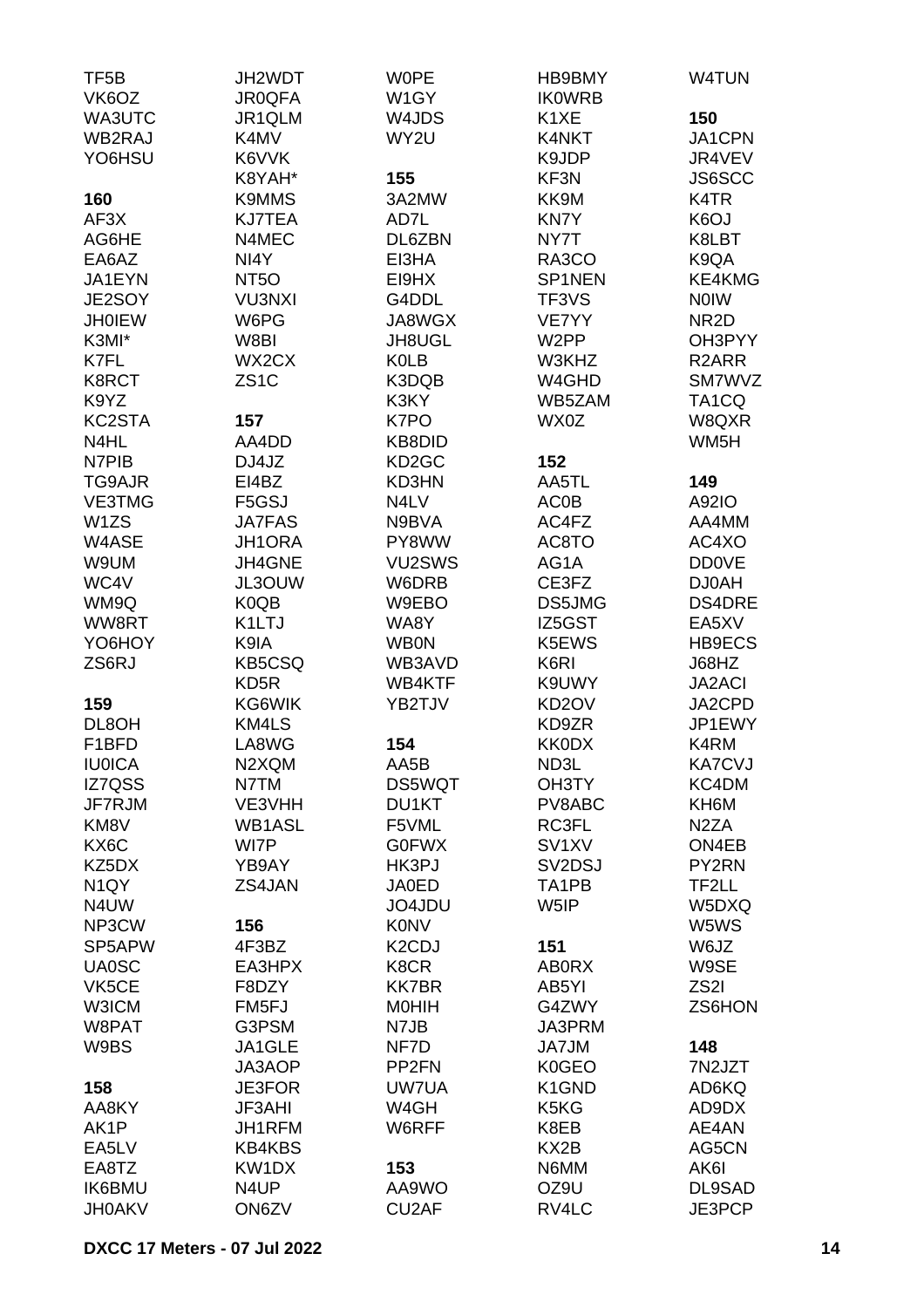| <b>KC2RDW</b>     | <b>JE7BUH</b>     | EI2II             | <b>JK1OTP</b>                  | <b>K2RKJ</b>       |
|-------------------|-------------------|-------------------|--------------------------------|--------------------|
| NN <sub>5E</sub>  | JQ1PCX            | G3VXJ             | <b>K0IO</b>                    | K3NQ               |
| PY2OP             | K5SES             | HS1JZT            | K6ZP                           | K3WGR              |
| <b>SM0XG</b>      | K8MN              | JE2VYM            | K8JRK                          | K5MMH              |
| SM3DXC            | KB1AWM            | <b>JJ0LZQ</b>     | N4KEB                          | K6TAR              |
| TF4M              | <b>KB4CRT</b>     | K3JM              | N7FF                           | KF <sub>2</sub> G  |
|                   | <b>MOPCB</b>      |                   |                                |                    |
| UA6XT             |                   | K6VWE             | NA9L                           | KM5VI              |
| <b>W0ZX</b>       | <b>MOVCB</b>      | K9AAN             | <b>NSOW</b>                    | N <sub>1</sub> FOJ |
| WA8LRW            | NA8W              | K9QJ              | NZ9Z                           | N <sub>1</sub> ZZ  |
| WW5L              | NM <sub>1</sub> G | KB <sub>2</sub> S | SA3CAT                         | NE <sub>1</sub> RD |
|                   | W3DQS             | KF2OG             | VR <sub>2</sub> CC             | NT9F               |
| 147               | W <sub>4</sub> DN | KG8CW             | <b>WOMF</b>                    | SP3TLJ             |
| E73D              |                   | KM4CQG            | WB8BZK                         | SV3KH              |
| <b>HB9GWJ</b>     | 144               | N3DV              | WB9TFH                         | VE3BHZ             |
| <b>JA0LFV</b>     | CT7ABD            | NE <sub>5</sub> C | WU4B                           | VU2DED             |
| JA1RRA            | DJ6OZ             | PY2BT             | WY0V                           | WA6URY             |
| JA5CDL            | <b>GM7NZI</b>     | W3MF              |                                | WO6T               |
| K <sub>4</sub> GO | JE4RAL            | W5AP              | 139                            | WX2K               |
| K4HYJ             | K1XGM             | W7LEB             | <b>7Z1CQ</b>                   |                    |
| K9WMS             | K4IE              | WB6FWS            | AA4FU                          | 137                |
| KC1OPD            | K9BQL             | YB2TS             | AB1J                           | AB2E               |
| KH6XT             | KE3ZT             |                   | AE5B                           | AC8L               |
| KI4NSP            | KM4HQE            | 141               | AI1W                           | DL9KSM             |
| LU2AH             | N9QQK             | <b>ACODQ</b>      | AK4AO                          | HB9DPO             |
| N7NF              | NN6K              | DK8IZ             | DK4MX                          | <b>HB9HIT</b>      |
|                   | RC <sub>2</sub> A |                   |                                |                    |
| NC <sub>1</sub> M |                   | EA5PS             | IK6CGO                         | <b>K0AIZ</b>       |
| VE3YXO            | SV3EXP            | HB9VAB            | <b>JA0NPQ</b>                  | <b>KOUBR</b>       |
| W4TNH             | TZ4AM             | <b>IOBJV</b>      | JH2NWP                         | K3GW               |
| W5PD              | W4KCM             | <b>IK2BBU</b>     | K0GK                           | K4RG               |
|                   | W7GTF             | IU8IYE            | K <sub>4N</sub>                | K9BO               |
| 146               | WB5KSD            | <b>JA7JAA</b>     | K4RDU                          | K9JIG              |
| 7J1ABD            | ZS <sub>2</sub> Y | JH1FRW            | K8RMC                          | KC5LT              |
| AA8SW             |                   | N5TU              | <b>KB2TGU</b>                  | KC8IVC             |
| AE4VJ             | 143               | N7MB              | KC1ERO                         | <b>KC9WPS</b>      |
| AE5LK             | AK1N              | N8AGU             | N <sub>1</sub> BZ              | KN9N               |
| AI2S              | DJ5DT             | N8NH              | N2ADE*                         | LA4JGA             |
| EI3IO             | EA3NG             | N9DR              | N8YQX                          | N <sub>1</sub> UZ  |
| EI5GM             | <b>ER0FEO</b>     | N9IXD             | NH <sub>6</sub> L              | NB <sub>2</sub> P  |
| G4EHT             | HB9HBZ            | NZ <sub>0</sub> O | NK7I                           | NU1T               |
| <b>IW2FLB</b>     | JA1CPU            | OE6CLD            | NV <sub>4</sub> B              | PA9JO              |
| JR4LZX            | <b>JE4WOK</b>     | PP7LL             | NY9H                           | RM4C               |
| <b>K0ASA</b>      | <b>JJ1IRS</b>     | RM6LW             | OZ9GA                          | SV3GLL             |
| <b>KOLU</b>       | <b>K0FD</b>       | VU2NXM            | PY3SB                          | <b>WOXE</b>        |
| K <sub>1</sub> EO | <b>KOJJR</b>      | W3ENM             | SP5AMN                         | W1GXH              |
| <b>NOSTL</b>      | K6LPO             | W3HKK             | <b>VU2MSA</b>                  | W3RMS              |
|                   |                   |                   | W9RB                           |                    |
| <b>NOTK</b>       | K9EXY             | W3NRJ             |                                | <b>WB5TOI</b>      |
| N4DJT             | KZ1X              | W5HNK             | WD4IXD                         | XE1YD              |
| W4BH              | LA7EIA            | W7PC              | WN1M                           | ZR6GR              |
| W4EJG             | N9RE              | W9FML             |                                |                    |
| W7FI              | OH1TSM            | <b>WW0E</b>       | 138                            | 136                |
| WA5YNB            | OK2FB             | YO9GJY            | C31MF                          | 4O3A               |
|                   | WA2MUA            |                   | EI5GSB                         | <b>AA7UN</b>       |
| 145               | WT2P              | 140               | F8EZE                          | <b>AE0MO</b>       |
| EA1MV             |                   | AA9AA             | <b>JA1JYS</b>                  | AG4TO              |
| <b>IZ0COI</b>     | 142               | AB7RW             | JA2LMY                         | AK9L               |
| IZ2MHT            | AG5Z              | <b>GOHSA</b>      | JE6UWU                         | HL2DBP             |
| JA2FRC            | <b>DS5BRE</b>     | HB9BEM            | K <sub>2</sub> KI <sub>B</sub> | HL4RBR             |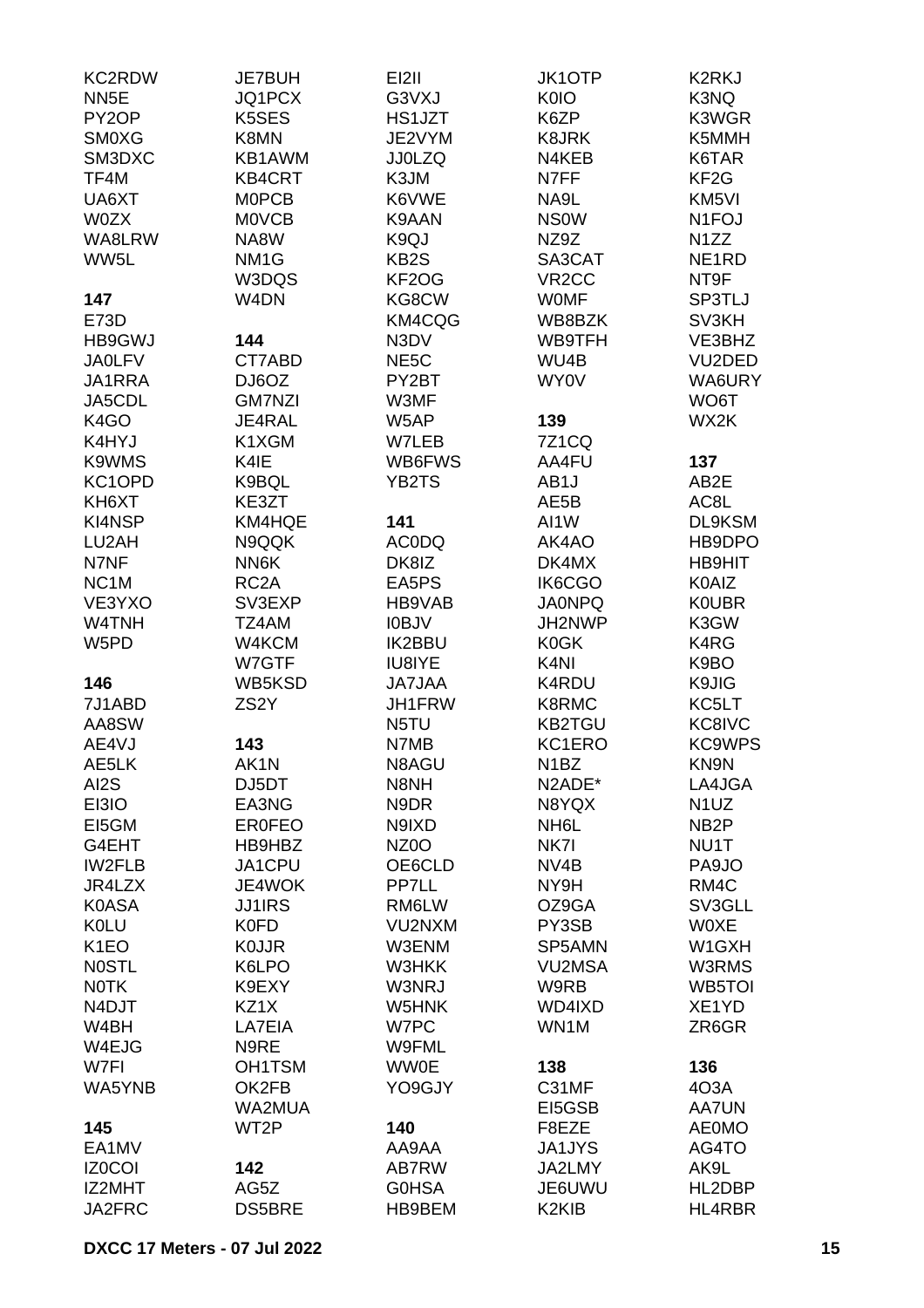| <b>IK2GOQ</b><br><b>IT9JPS</b> | PY5VC<br>UT9LC     | YB0AZ<br>YB1RUS    | JR1FCS<br>K3IRV               | JA1PHE<br><b>JA7MWC</b> |
|--------------------------------|--------------------|--------------------|-------------------------------|-------------------------|
| <b>IZORPS</b>                  | <b>WOQD</b>        | YB1TQL             | K5LLA                         | <b>K0FF</b>             |
| JA1IAW                         | W9GFB              |                    | K6JJ                          | K3DFL                   |
| JA6FEG                         | WA5NOM             | 131                | <b>K7ORK</b>                  | K4SAW                   |
| <b>JK1JAS</b>                  |                    | AE1T               | KG2V                          | K5NV                    |
| K6GCN                          | 133                | EI5KO              | <b>N8KUS</b>                  | K7LOL                   |
| KC8YDS                         | G8BCG              | G5CL               | NE5W                          | K7LVJ                   |
| LX2SM                          | HB9MXY             | JA3KWZ             | NF4L                          | K7VL                    |
| N3HYB                          | HC1E               | <b>JH3PRR</b>      | NJ7G                          | KF8N*                   |
| N6DVR                          | JE2EBT             | JR1EYB             | RA9SAS                        | KJ4QDZ                  |
| N8TEM                          | K7CMZ              | <b>K3RWN</b>       | UA4HAD                        | N4EDT                   |
| NK7Z                           | KA4LBD             | N3PS               | VA3AYA                        | PV8DX                   |
| OH2LHE                         | KA9JCP             | N4WOT              | VE3EDY                        | TA2RC                   |
| PA <sub>5</sub> X              | LA9JKA             | VE2WY              | VU <sub>2</sub> OT            | VU2IT                   |
| <b>RN0C</b>                    | N <sub>1</sub> HO  | W <sub>2</sub> UB  | W1ARY                         | W6CUA                   |
| VE7VZ                          | N3OUC              | W3IZ               | W5RAE                         | W7GSV                   |
| VK <sub>2</sub> GR             | N4VN               | W4AEJ              | W8HB                          | ZL3REX                  |
| VR <sub>2</sub> CH             | N6GY               | W9CTJ              |                               |                         |
| W2RQ                           | N7KDT              | WF5E               | 128                           | 126                     |
| W2WGK                          | N7WI               |                    | 4X4JU                         | CT1ETE                  |
| W6OZI                          | N8LCU              | 130                | EA8TK                         | DL9CP                   |
| WJ1B                           | NC7B               | AA0BH              | EI3CTB                        | G3VDB                   |
| WM4W                           | OE9DGV             | AA4UC              | G8GHD                         | JG4OOU                  |
|                                | SM6WET             | DJ3EJ              | HI3I                          | JH1EGT                  |
| 135                            | SV7CUD             | IZ2GNQ             | <b>IU8GNY</b>                 | <b>JH3IOY</b>           |
| <b>E70T</b>                    | UA0ABB             | JA1SZN             | <b>IW4EII</b>                 | JI1DMH                  |
| EI9CN                          | VE3XK              | JE2UFF             | <b>IW9FRB</b>                 | K4RP                    |
| <b>GOMMI</b>                   | VE7NY              | JE4FNC             | JJ1IDW                        | K9LCR                   |
| HC1HC                          | W1IZL              | JH1OVY             | <b>K0HQW</b>                  | KG8OU                   |
| <b>ISOEBO</b>                  | W6QO               | K <sub>0</sub> SQ  | K1ETA                         | N7VZ                    |
| JR1KBJ                         | WV0Q               | <b>K4NNQ</b>       | K <sub>1</sub> HC             | N8JK                    |
| <b>K0COM</b>                   | YB2BNN             | K9JE*              | K1ZJA                         | N8TFD                   |
| <b>K0HD</b>                    |                    | KE4YOG             | K4AVO                         | N9MR                    |
| KS4Q                           | 132                | <b>KI3O</b>        | K5GM                          | PF7M                    |
| LZ2HM                          | AC5Q               | KX7L               | K7GA                          | PV8RR                   |
| MM1PTT                         | CU7AJ              | N <sub>2</sub> FY  | K8ZEE                         | SM6WXL                  |
| N4BRF                          | HC1HN              | N4UFP              | KQ6K                          | VK4BUI                  |
| N4PAJ                          | IK5BOH/2           | <b>NA7RH</b>       | NQ4A                          | W7CB                    |
| NN <sub>8</sub> L              | <b>UNOHU</b>       | PY2YW              | OZ7BQ                         | <b>WD9IOK</b>           |
| W <sub>2</sub> GHD             | JR3VMJ             | VE2YG              | PY2CP                         |                         |
| W5YKU                          | JR6LDE             | <b>VE7ON</b>       | S51MA                         | 125                     |
|                                | K4AU               | VK4CC              | VE3QAA                        | AB2NI                   |
| 134                            | K4WJ               | VR <sub>2</sub> CO | W1XK                          | DL1TPY                  |
| EA4S                           | K5PC               | W <sub>2</sub> PD  | W3WTD                         | <b>JA9ALR</b>           |
| HB9DVO                         | KB3KJ              | W <sub>4</sub> OV  | W4CC                          | JE1TNL                  |
| HB9EBM                         | KF2ZQ              | W5SG               | W4LLP                         | <b>JE7KQU</b>           |
| <b>IV3XWD</b>                  | KF6A               |                    | W <sub>5I</sub> O             | JH6JWE                  |
| IZ1UKG                         | LZ1XZ              | 129                | WY7FD                         | K8PGJ                   |
| IZ8LMA                         | <b>MORTP</b>       | G4FTC              |                               | KP4ED                   |
| K <sub>2</sub> HT              | N4GOA              | HB9AZO             | 127                           | KW7XX                   |
| K <sub>2</sub> ZD              | N9JR               | IS0/YO3RA          | 6K5AQY                        | LA5HPA                  |
| K4GM                           | NJ4V               | <b>IZ7QFN</b>      | EA5DKU                        | LU9DO                   |
| KA9TOX                         | TA <sub>1</sub> AL | <b>JHOLME</b>      | EI4GJB                        | N0AZZ                   |
| LZ1MDU                         | TF8GX              | JJ1CWC             | F8DHE                         | N5XUS                   |
| N5TW<br>NK <sub>5</sub> Z      | VE7SZ              | <b>JL3SIK</b>      | <b>I1FBJ</b><br><b>IW1PUR</b> | VK3NX                   |
|                                | W6VFA              | JM3XZC             |                               | <b>W0GWK</b>            |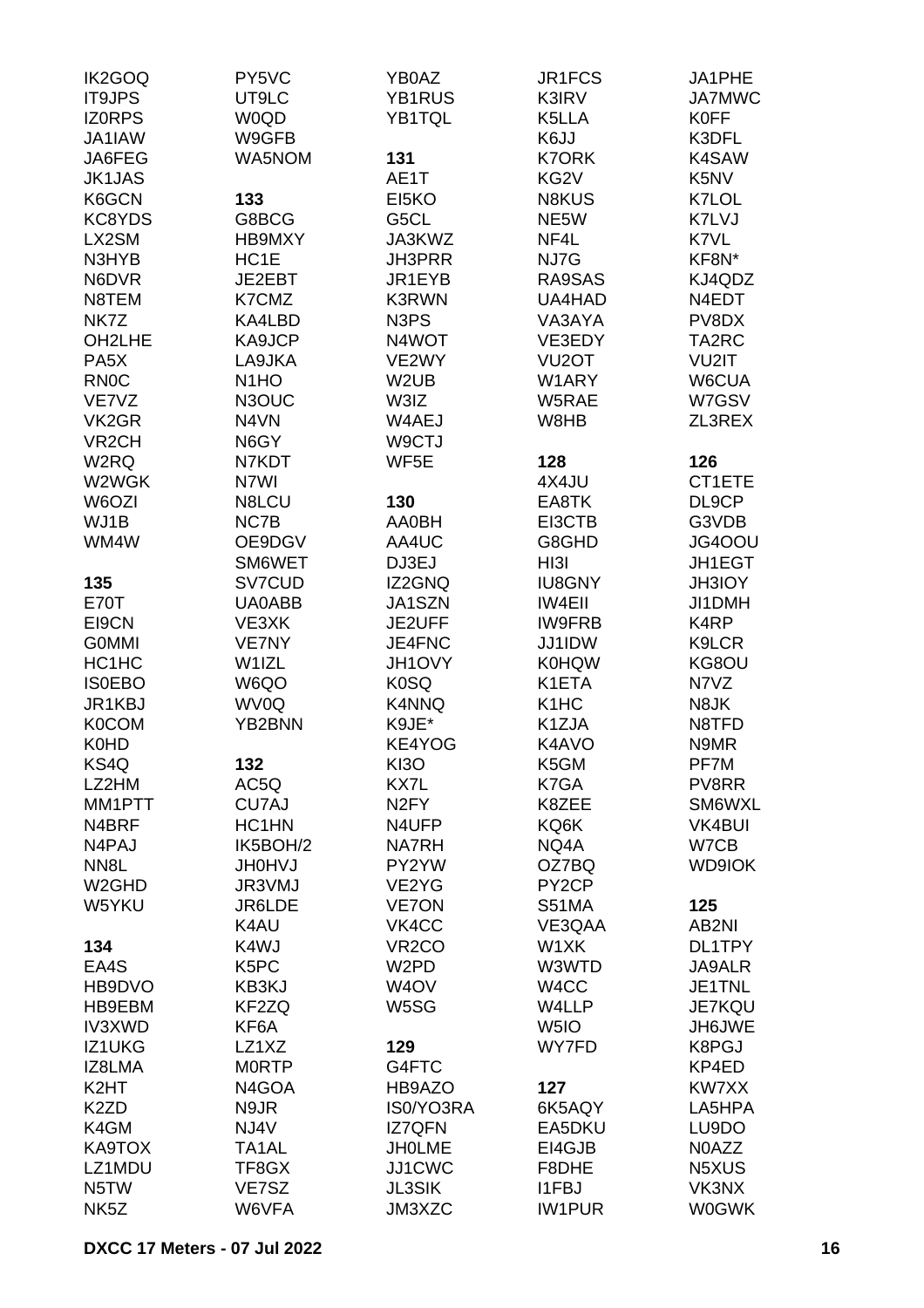| <b>WOIEA</b>       | W6NT              | EA4ESI             | K1EDG             | <b>K0MB</b>                   |
|--------------------|-------------------|--------------------|-------------------|-------------------------------|
| <b>WOTLX</b>       |                   | F5ELL              | K3FS              | <b>K0SON</b>                  |
| W3LWH              | 122               | <b>IK1RKN</b>      | K5KDX             | K1JKR                         |
| W9FF               | EA2RY             | <b>IZ0CKJ</b>      | K6JAD             | K4LCP                         |
| W9PDS              | G4PUQ             | IZ1EPM             | K8FB              | K5PBR                         |
| <b>WA0WOF</b>      |                   | K3LAB              |                   |                               |
|                    | IW5EIJ            |                    | KA1BQP            | K7JH                          |
| WC <sub>2</sub> K  | IZ0FYW            | K6SY               | KD2UF             | K9UO                          |
| YU1JF              | JE1COB            | <b>KB8ZUN</b>      | KD4EUH            | KI8AE                         |
|                    | <b>JI1FXS</b>     | KK5J               | KJ4FZ             | KJ6YK                         |
| 124                | JJ1HLL            | N6FS               | KK5ID             | KL7XD                         |
| AC6FU              | <b>JL7SNM</b>     | NB3R               | <b>KM2O</b>       | N4ST                          |
| DM5JBN             | K8YE              | NU4Y               | N6VH              | N9ETH                         |
| DS2GOO             | K9BR              | SM3WMU             | N8AID             | S51DV                         |
| EA2BFM             | KO4XI             | UA3DUJ             | PY2AB             | SA7CJO                        |
| F4GTB              | <b>KR7RK</b>      | VA7DJ              | UA1TGQ            | SV <sub>2</sub> BXA           |
| HC2PY              | <b>NA6O</b>       | VE2JM              | W2MPK             | VE3KKB                        |
| JK1MZT             | NZ <sub>5</sub> F | VE7VV              | W2RS*             | <b>WOQL</b>                   |
| <b>K0SRL</b>       | <b>S52R</b>       | <b>VU3RGB</b>      | W4/KL7GLL         | W4SKW                         |
|                    |                   |                    |                   |                               |
| K <sub>2</sub> IE  | SV9FBK            | W1ZZ               | W4TE              | W4WCD                         |
| K4GHS              | VE7XT             | WT3Q               | W5EC              | <b>WUJA</b>                   |
| K4TXJ              | VU2MB             | YO5QAW             | W8WV              |                               |
| K7STO              | VY2RU             |                    | WB4UBS            | 115                           |
| KB4ET              | W1KKG             | 119                |                   | A71EM                         |
| <b>KC0V</b>        | WB5TKI            | AA2VG              | 117               | AA2F                          |
| M3DFW              |                   | AC7ZG              | 9K2HM             | AE7U                          |
| NOLGU*             | 121               | DL2OW              | <b>GOTHF</b>      | DS5AAQ                        |
| <b>NORQ</b>        | DK7VW*            | F8GB               | HL4GHT            | G4FVZ                         |
| N4PGL*             | DL2VWR            | HA2EQD             | <b>IK2WSO</b>     | <b>IK4EWN</b>                 |
| NO <sub>2</sub> C  | EI9GLB            | HB9PUE             | IZ3DBA            | <b>IZ7HNO</b>                 |
| NS6E               | HL1OYF            | JA2KGQ             | <b>JA0EBV</b>     | JA1WTO                        |
| <b>SM0BSO</b>      | IT9GNG            | <b>JE4KCN</b>      | JA1DIO            | JE1CTA                        |
| TF <sub>1</sub> A  | <b>IW8CGX</b>     | JP1GUW             |                   | JE1FYV                        |
|                    |                   |                    | JH1BHW            |                               |
| W2YWC              | JA1CC             | K4WSW              | <b>JH5OTE</b>     | JF1FSW                        |
| W4SW               | JF2OHQ            | KA5SYP             | K3ZI              | JH1XFR                        |
| WB1DX              | JI4HKA            | KD6WKY             | KA4IZN            | JN3XEZ                        |
| WB6RAB             | KOIL              | KF <sub>1</sub> P  | N <sub>2</sub> SG | <b>K0SQS</b>                  |
| WT5L               | K3UW              | KI0G               | N9ATD             | K3OK                          |
| WU7X               | KB8KIM            | KJ2U               | NK7C              | <b>KB7AK</b>                  |
|                    | KC3AK             | KR9A               | NS4X              | KC4HN                         |
| 123                | KD4EE             | N7TW               | NS7K              | <b>KI0HA</b>                  |
| AA9XA              | LA4RT             | NA1RL              | <b>VU2MUD</b>     | N0VTZ                         |
| DJ9KM              | NC8I              | OD5YA              | W2ARP             | N1TQP                         |
| DL5KUT             | VK2DAG            | OM <sub>6</sub> CI | W2ZK              | N3COB                         |
| F4RST              | VR2VGM            | PG0S               | W4POT             | N3GTG                         |
| <b>IV3EFE</b>      | VU2XE             | W2KNG              | W6CN              | N <sub>4</sub> T <sub>D</sub> |
| JA1PRV             | W1LE              | W3ATV              | WA2BOT            | N <sub>5</sub> ZY             |
| JE6RIJ             | W5JE              | W5BK               | XE3E              | N8AYY                         |
| <b>K3RRR</b>       | W8TE              | WA2ALY             | YU1LD             | PV8AAS                        |
|                    |                   |                    |                   |                               |
| KB7V               | WW1WW             | YB9WZJ             |                   | R7CD                          |
| KH <sub>6</sub> P  | ZS2ACP            |                    | 116               | SM4RGD                        |
| KJ4YLO             |                   | 118                | AD5MD             | W4FDS                         |
| KK4ODQ             | 120               | 7N4OBV             | EA4E              | W6EKR                         |
| M1EMC              | AA2T              | AK3E               | G0OSK             | W7GB                          |
| N4LSJ              | AA4QE             | <b>DJ0CL</b>       | G3LOJ             | W7JET                         |
| N <sub>5</sub> CR  | AB1NS             | DJ5FZ              | <b>IW7DMH</b>     | <b>WA3HR</b>                  |
| PP5VA              | AC2QH             | G3YFE              | JF1WRV            | WB2JFP                        |
| W <sub>2</sub> OIL | DB3KE             | IZ4GOL             | <b>JH1IHG</b>     | WB8YTZ                        |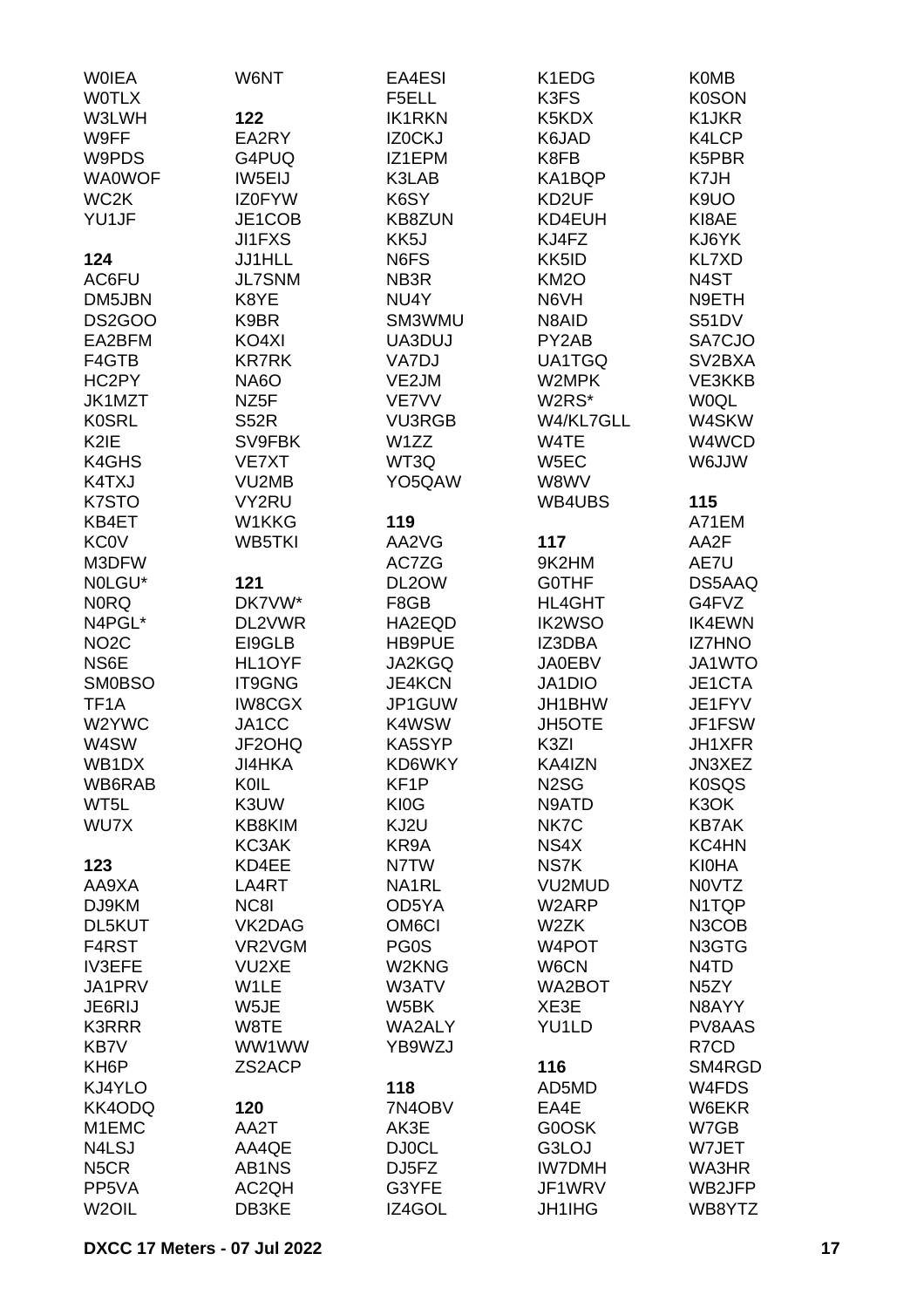| YV4EH                          | WB9AZA            | WB4PWZ              | W4CRN                          | N6UOZ                          |
|--------------------------------|-------------------|---------------------|--------------------------------|--------------------------------|
|                                | WF4W              | WZ9B                | W4WB                           | N <sub>9</sub> OI              |
| 114                            | YE1AR             |                     | W5DP                           | <b>NN5O</b>                    |
| 2E0XAR                         | ZS6NK             | 110                 | W9IAL                          | <b>NSOD</b>                    |
| <b>AD0K</b>                    |                   | AA5SH               | W9LYN                          | NW3U                           |
| AF <sub>6</sub> O              | 112               | AK9B                | WB4EVH                         | OZ <sub>5</sub> D              |
| DL2NAI                         | AC8MR             | DL6LZM              |                                | R <sub>2</sub> AB              |
| DL8DWL                         | <b>JA6SUY</b>     | EA1BLA              | 108                            | TA <sub>1</sub> H <sub>Z</sub> |
| <b>IK2SYK</b>                  | JH1CTV            | EA1NO               | 9M8DEN                         | VA2EU                          |
| K <sub>2</sub> CY <sub>S</sub> | JJ3OFL            | G3LPS               | AB6WQ                          | <b>WOVU</b>                    |
| K2KYH                          | <b>JQ3TAN</b>     | G4LFU               | BV6CC                          | W4WNT                          |
| K <sub>3</sub> X <sub>C</sub>  | <b>K0FTC</b>      | JH9FCP              | DJ5AM                          | W5AAJ                          |
| K4WAL                          | K4AAP             | JI5WDC              | <b>DL7UHD</b>                  | W5GCX                          |
| K8TLC                          | K5RQ              | JK2VOC              | EI3GV                          | WX7B                           |
| N <sub>1</sub> KM              | K5YE              | K4AEN               | EI8JX                          | YB8HZ                          |
| N8LAS                          |                   | K4HDW               |                                |                                |
|                                | K6SLO             |                     | G3YBY                          |                                |
| NE3K                           | K9YKL             | K9GL                | <b>JA7NGE</b>                  | 106                            |
| NJ6W                           | KB8HRT            | K9KJ                | JH3AEF                         | 5W1SA                          |
| VA1SEA                         | N7JXS             | KG4IYS              | JK1DDG                         | AA5H                           |
| VE3VV                          | N7UJJ             | LA3ANA              | <b>K0CCM</b>                   | AA7DK                          |
| W1BYH                          | NC4RY             | N0OK                | <b>K0KV</b>                    | F6ARS                          |
| W5MJ                           | NF4J              | N <sub>1</sub> XL   | K4LQ                           | FM1AG                          |
| W8EH                           | VA6SP             | OV <sub>2</sub> B   | K5HW                           | HI7SB                          |
| WB9B                           | <b>VE3DIT</b>     | SM6LPG              | K5JUC                          | <b>IK2HKN</b>                  |
| WB9WHQ                         | W3SW              | VA <sub>2</sub> GA  | K6DJ                           | <b>IZ0SPA</b>                  |
| WD1M                           | W7VV              | VR2IL               | KA2F                           | JA1GQC                         |
| XE2AU                          | W8VK              | VU <sub>2</sub> DCC | KA5JSM                         | JA1UBZ                         |
|                                | WA3IIA            | W <sub>2</sub> PS   | N3ER                           | JA2RP                          |
| 113                            | <b>WA4NEL</b>     | W4DWS               | N7WR                           | JA4DLF                         |
| 5P5Q                           |                   | W4EY                | N8KOJ                          | JJ1VRO                         |
| 7K1LUE                         | 111               | W7WT                | N9MKC                          | <b>K0ARM</b>                   |
| AA4RX                          | AB3TM             | WU1U                | SV3RKM                         | K <sub>1</sub> RH              |
| <b>AK0A</b>                    | CT3DZ             | WV1K                | TF3DT                          | K4FW                           |
| <b>DL3ANK</b>                  | EI2HIB            |                     | <b>VU3CAU</b>                  | K4IU                           |
| EA5HB                          | <b>GORPM</b>      | 109                 | W <sub>2</sub> CQ              | KC3OPI                         |
| EC4KW                          | IZ4COT            | DL2DCX              | <b>WA7HQD</b>                  | KG4URP                         |
| GM1DSK                         | JA1DHY            | DL3XAC              | YB1BML                         | KI4PG                          |
| HS5XWY                         | JA3DLE            | EI3ISB              | YB1SKR                         | LA4DM                          |
| <b>IZ4IRO</b>                  | K4HR              | HG6IA               |                                | <b>NOIN</b>                    |
| <b>JA0ADY</b>                  | K4JDJ             | <b>JG2NXV</b>       | 107                            | <b>NOUCR</b>                   |
| JD1BLY                         | KB1W              | JJ2BLV              | AA2WC                          | N <sub>2</sub> CJN             |
| JE2FUP                         | <b>KC7CS</b>      | K0XM                | AC7JM                          | N <sub>2</sub> MN              |
| JH1GNU                         | <b>KL7NW</b>      | K4BNF               | F5PBL                          | N4WMB                          |
|                                |                   |                     |                                |                                |
| K3MSB                          | KT5V              | K5ZD                | <b>IK8TEM</b>                  | N8NIJ                          |
| KD2CYU                         | <b>NOMHL</b>      | KD8DEU              | IT9ZEO                         | NR <sub>0</sub> Q              |
| KE1IU                          | N <sub>5</sub> RN | KM4VI               | IZ0GVZ                         | NY <sub>1</sub> V              |
| KM4ODS                         | N7MW              | KU4A                | <b>JA2DCN</b>                  | TA3J                           |
| KU8X                           | NN4EE             | LU3XX               | <b>JA4JSL</b>                  | TF3MH                          |
| NG <sub>0</sub> G              | SP7ASZ            | OH3DP               | JA5JUG                         | <b>W0QKL</b>                   |
| OM4KW                          | TA1UT             | PG2AA               | <b>K4PWS</b>                   | W <sub>2</sub> TX              |
| <b>ON7RK</b>                   | UX5XK             | RU9F                | K6BY                           | W4DFU                          |
| SM6YEC                         | VE1AOE            | RW3QHN              | K7CTV                          | WX3P                           |
| SV4FFL                         | <b>VE7UM</b>      | VA3VF               | <b>NOLD</b>                    |                                |
| W1USN                          | VU3DJQ            | VE7SO               | <b>NOTNJ</b>                   | 105                            |
| W4LEW*                         | W9CLA             | <b>W0BM</b>         | N <sub>1</sub> C <sub>NG</sub> | 7Z <sub>1</sub> SJ             |
| W7NP                           | W9LU              | W0ZY                | N3PW                           | AA4EA                          |
| W8ZR                           | WA8COB            | W3WN                | N <sub>4</sub> RT              | AF3K                           |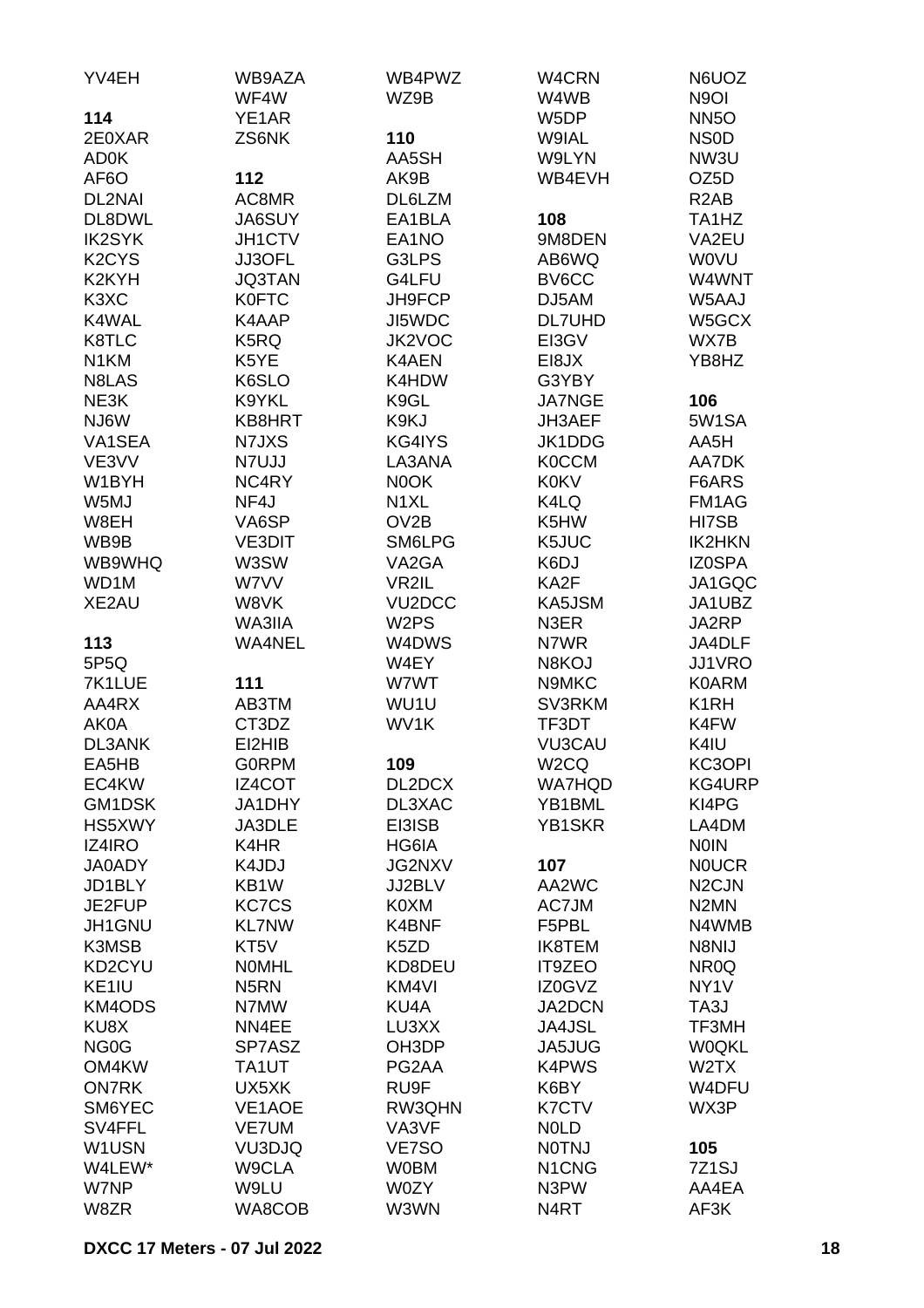| EA5DPL             | <b>MMOINH</b>      | WB3EVL            | DK7GH             | WS4WW                         |
|--------------------|--------------------|-------------------|-------------------|-------------------------------|
| EA5WP              | N <sub>4</sub> IR  | WB9MSM            | DL1MEV            | XE2AD                         |
| EI4DQ              | N5LKE              | WD8KRV            | DL4KUG            | YB1AYO                        |
| EI8IQ              | N9AVC              | <b>WQ50</b>       | DL5HU             | YO2ADQ                        |
| F6BZT              | NK7L               | YO6BHN            | DL5JH             |                               |
| G6MXL              | NP4AA              | ZS6CR             | DL7LX             | 100                           |
|                    |                    |                   | EC1AE             |                               |
| GI4OWA             | NT6AA              |                   |                   | AA9D                          |
| JA1QOQ             | R7LA               | 102               | F4FPR             | AC8IL                         |
| JH1JNR             | R9GM               | AA1SU             | G8GFF             | AE6RR                         |
| JN4SNG             | W4GKR              | AB4BJ             | <b>GM0SCA</b>     | AG5ND                         |
| JR4DHK             | W7HJ               | AD4J              | <b>IU2LFP</b>     | AL7GA*                        |
| K <sub>1</sub> RY  | WA2HIP             | AD7XG             | IZ3GJL            | CT3EE*                        |
| K <sub>2</sub> CQW | WA3PAK             | DB6VH             | JA1KZP            | DG7YEO                        |
| K4VAC              | <b>WA7HR</b>       | DH4RL             | JA5IBP            | EA3DNC                        |
| K7ADD              | WB9M               | EA1FF             | <b>JE0EHE</b>     | EI5EV                         |
| K9CHP              | ZP9CTS             | EA8AAH            | JF2UZW            | EI6GI                         |
| KB1HY              |                    | G4LRG             | JM6NVD            | EW4DX                         |
| KD4BPZ             | 103                | G4NBS             | K <sub>4</sub> QS | F5JWH                         |
| KF5ER              | 4S6RYD             | IZ8EYN            | K4SAF             | <b>G0GFC</b>                  |
| KH6CQH             | C93PA              | JA3UOQ            | K6CW              | HB9HFM                        |
| KX5U               | CT1ESO             | JA5ALE            | K6DEX             | <b>IK7NXU</b>                 |
| M5LRO              | DJ4LR              | JI8BRZ            | K6ME              | <b>ISOHXK</b>                 |
| N3DD               | DL4FDM             | JJ1QJP            | K7IA              | <b>IW0ECV</b>                 |
| N4LKB              | DL6ZNG             | <b>JK3NSD</b>     | K9ZG              | <b>JA0IJG</b>                 |
| N4MWY              | DL9QJ              | JP1KHY            | KA9JAC            | JA2KPW                        |
| N8TT               | DM5TI              | K4NLL             | <b>KC3NIE</b>     | JA5GOJ                        |
| NC <sub>3</sub> O  | F4HAB              | K6XJ              | KD4QMY            | JF1UOW                        |
| SO <sub>5</sub> AS | G0DTX              | <b>K7RAN</b>      | <b>KE7BMG</b>     | JG3LDD                        |
| W8YV               | HB9GZE             | KC1UX             | KF5WCP            | JI1MPS                        |
|                    |                    |                   |                   |                               |
| WA4UWD             | HI8S               | KD1AB             | KG4TEI            | <b>JJ1HHJ</b>                 |
| XE1SAX             | <b>HS1FVL</b>      | KG2U              | KJ4SKO            | JJ1SZA                        |
| YB4CHP             | <b>IK5ZAJ</b>      | KY6AA             | LA8FNA            | JL2ULM                        |
| YB6LAY             | <b>ISOBZR</b>      | N1GNB             | LX2KD             | JR1HYA                        |
| ZS6AKU             | <b>IU0HXY</b>      | N <sub>1KI</sub>  | N <sub>2KI</sub>  | K0OOK                         |
|                    | JG5VFK             | N4DIA             | N4HUF             | K1MDA                         |
| 104                | <b>JM1CMA</b>      | N4DOU             | N4PHH             | K <sub>1</sub> PU             |
| AC7DX              | KB2FMH             | N4QOG             | NM <sub>2</sub> D | K <sub>1</sub> Q <sub>N</sub> |
| AF6WU              | KC8RPV             | N5MT              | ON5BVB            | K <sub>2</sub> AMI            |
| AP2IA              | KJ2AM              | N9ITB             | PC <sub>5F</sub>  | K2ITT                         |
| DS3EXX             | <b>MOIFT</b>       | N9NBC             | PT2DF             | K4DXT                         |
| <b>DS5KJR</b>      | M0PTZ              | RZ6MJ             | TG9AWS            | K6WY                          |
| EA1AA              | N <sub>2</sub> XTT | SQ9DXT            | UX4UM             | K7PT                          |
| EA4OR              | N4CBS              | SV8CKM            | <b>VE7DAY</b>     | K8OS                          |
| G4GEE              | N4PF               | <b>TG9AKH</b>     | VK7AP             | K8VE                          |
| G4WGE              | N6AJR              | VE3AXW            | W4VZH             | K9EA                          |
| IK2HLM             | N7TP               | W3UTD             | W4YR              | KA1YQC                        |
| JA1IHD             | N9KQQ              | W <sub>4Q</sub> J | W5/NH7C           | KA3CZY                        |
| <b>JA3FRI</b>      | <b>NR5O</b>        | W7AUM             | W6ELI             | KB5YN                         |
| <b>JA3VUI</b>      | OZ5JQ              | W7DGP             | W6KF              | <b>KB7ZUT</b>                 |
| JN4FNZ             | PA0QRB             | WF8R              | W8QW              | <b>KC9IKB</b>                 |
| K3HPA              | SM4FYX             | WM4R              | W9ZT              | <b>KD0KZE</b>                 |
| K9AQ               | W4CU               | WV4Y              | WA4RYW            | KD1DT                         |
| <b>KA0IQT</b>      | W5TZX              |                   | WB2MKX            | KE1AU                         |
| KB9S               | W7DEG              | 101               | WB5HJV            | KE8NOA                        |
| KJ5RC              | W8FAX              | A41MK             | <b>WB9AIS</b>     | KF5BA                         |
| LA2XNA             | W9IE               | A41ZZ             | <b>WL7OU</b>      | KI3F                          |
| LZ1JZ              | WA4IXW             | AA6E              | WQ8T              | KZ5JEF                        |